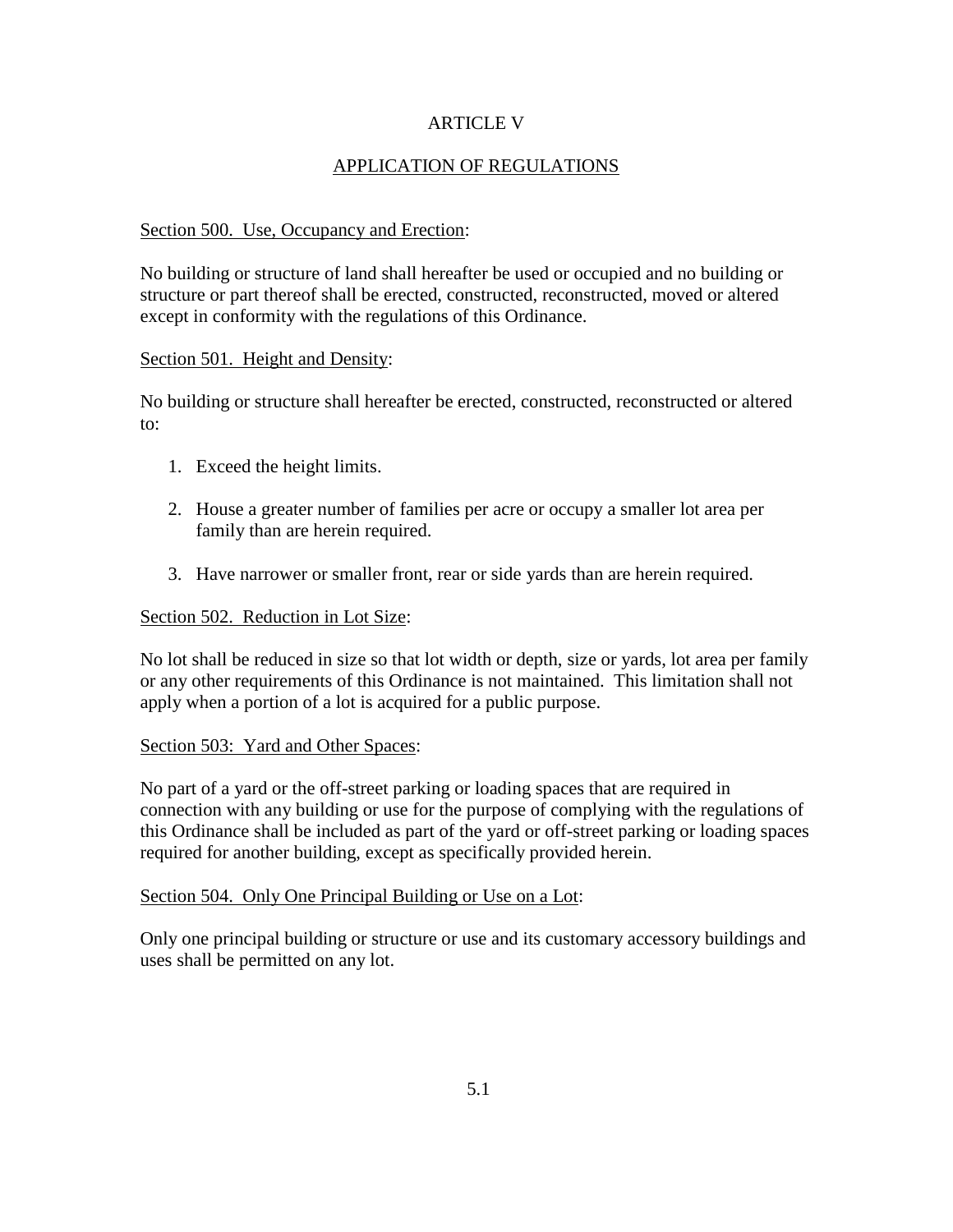## Section 505. Street Frontage Requirements:

No building or structure shall hereafter be erected on a lot that does not abut for at least forty feet upon an open street which shall be either a public street, a publicly approved street or a publicly maintained street.

## Section 506. Classification of Streets:

For the purpose of this Ordinance, all of the streets, roads and highways in the City of Buford are classified as local streets, minor or major collector streets, minor or major, residential or principal arterial streets and freeways. These same streets and roads will also be known as interstate routes, U.S. or State routes, County roads and local streets or roads.

The classification of each street in Gwinnett County or the City of Buford is shown on the Transportation Plan Element of the Comprehensive Plan that is on file in the office of the Gwinnett County Planning Department or the City of Buford Planning Department.

## Section 507. City of Buford Soil Erosion, Sedimentation and Pollution Control Ordinance:

This ordinance will be known as "the Buford Soil Erosion, Sedimentation and Pollution Control Ordinance''.

# **SECTION 2. DEFINITIONS**

The following definitions shall apply in the interpretation and enforcement of this ordinance, unless otherwise specifically stated:

- 1. **Best Management Practices (BMPs):** These include sound conservation and engineering practices to prevent and minimize erosion and resultant sedimentation, which are consistent with, and no less stringent than, those practices contained in the *Manual for Erosion and Sediment Control in Georgia* published by the Commission as of January 1 of the year in which the land-disturbing activity was permitted.
- 2. **Board:** The Board of Natural Resources.
- 3. **Buffer:** The area of land immediately adjacent to the banks of state waters in its natural state of vegetation, which facilitates the protection of water quality and aquatic habitat.
- 4. **Certified Personnel:** A person who has successfully completed the appropriate certification course approved by the Georgia Soil and Water Conservation Commission.

5. **Commission:** The Georgia Soil & Water Conservation Commission (GSWCC).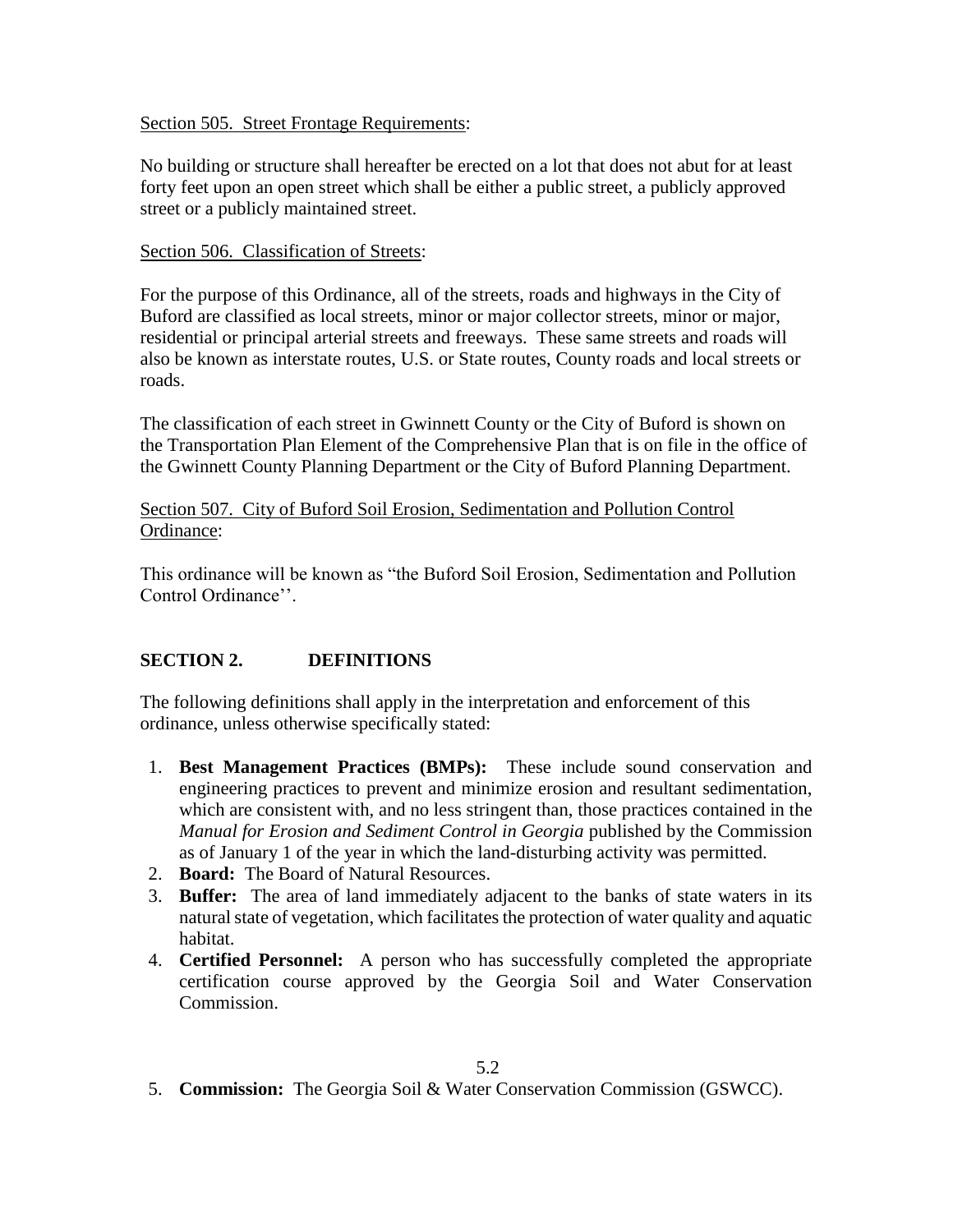- 6. **CPESC:** Certified Professional in Erosion and Sediment Control with current certification by EnviroCert,Inc., a corporation registered in North Carolina, which is also referred to as CPESC or CPESC, Inc.
- 7. **Cut:** A portion of land surface or area from which earth has been removed or will be removed by excavation; the depth below original ground surface to excavated surface. Also known as excavation.
- 8. **Department:** The Department of Natural Resources (DNR).
- 9. **Design Professional:** A professional licensed by the State of Georgia in the field of: engineering, architecture, landscape architecture, forestry, geology or land surveying; or a person that is a Certified Professional in Erosion and Sediment Control (CPESC) with a current certification by EnviroCert, Inc.
- 10. **Director:** The Director of the Environmental Protection Division of the Department of Natural Resources.
- 11. **District:** The Region 3 Soil and Water Conservation District.
- 12. **Division**: The Environmental Protection Division of the Department of Natural Resources.
- 13. **Drainage Structure:** A device composed of a virtually nonerodible material such as concrete, steel, plastic or other such material that conveys water from one place to another by intercepting the flow and carrying it to a release point for storm-water management, drainage control, or flood control purposes.
- 14. **Erosion:** The process by which land surface is worn away by the action of wind, water, ice or gravity.
- 15. **Erosion, Sedimentation and Pollution Control Plan:** A plan required by the Erosion and Sedimentation Act, O.C.G.A. Chapter 12-7, that includes, as a minimum protections at least as stringent as the State General Permit, best management practices, and requirements in Section 4 of this ordinance.
- 16. **Fill:** A portion of land surface to which soil or other solid material has been added; the depth above the original ground.
- 17. **Final Stabilization:** All soil disturbing activities at the site have been completed, and that for unpaved areas and areas not covered by permanent structures and areas located outside the waste disposal limits of a landfill cell that has been certified by EPD for waste disposal, 100 percent of the soil surface is uniformly covered in permanent vegetation with a density of 70 percent or greater, or landscaped according to the Plan (uniformly covered with landscaping materials in planned landscape areas), or equivalent stabilization measures as defined in the Manual (excluding a crop of annual vegetation and seeding of target crop perennials appropriate for the region). Final stabilization applies to each phase of construction.
- 18. **Finished Grade:** The final elevation and contour of the ground after cutting or filling and conforming to the proposed design.
- 19. **Grading:** Altering the shape of ground surfaces to a predetermined condition; this includes stripping, cutting, filling, stockpiling and shaping or any combination thereof and shall include the land in its cut or filled condition.

20. **Ground Elevation:** The original elevation of the ground surface prior to cutting or filling.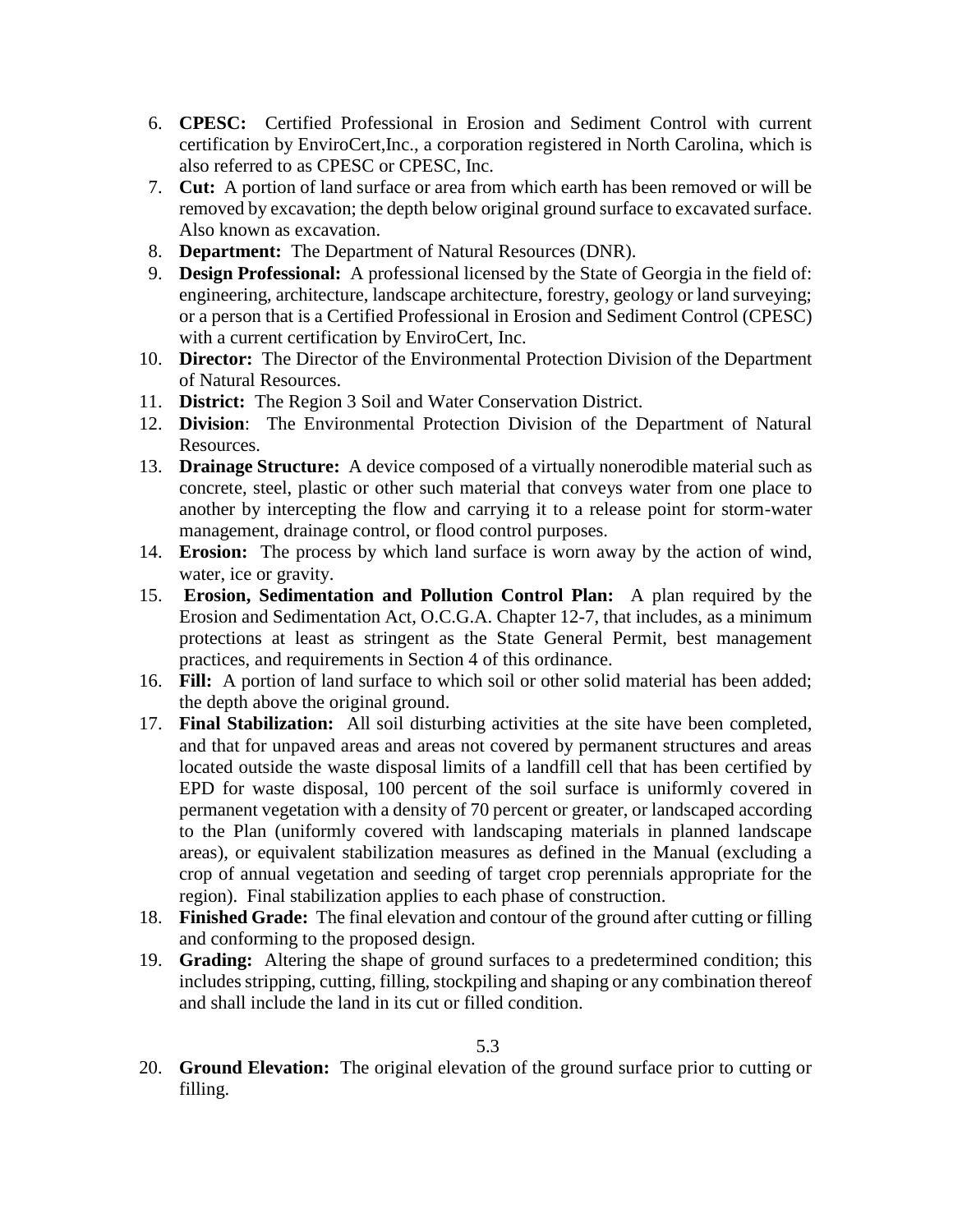- 21. **Land-Disturbing Activity:** Any activity which may result in soil erosion from water or wind and the movement of sediments into state waters or onto lands within the state, including, but not limited to, clearing, dredging, grading, excavating, transporting, and filling of land but not including agricultural practices as described in Section 3, Paragraph 5.
- 22. **Larger Common Plan of Development or Sale:** A contiguous area where multiple separate and distinct construction activities are occurring under one plan of development or sale. For the purposes of this paragraph, "plan" means an announcement; piece of documentation such as a sign, public notice or hearing, sales pitch, advertisement, drawing, permit application, zoning request, or computer design; or physical demarcation such as boundary signs, lot stakes, or surveyor markings, indicating that construction activities may occur on a specific plot.
- 23. **Local Issuing Authority:** The governing authority of any county or municipality which is certified pursuant to subsection (a) O.C.G.A. 12-7-8. For purposes of this ordinance, the City of Buford, Georgia.
- 24. **Metropolitan River Protection Act (MRPA):** A state law referenced as O.C.G.A. 12-5-440 et.seq., which addresses environmental and developmental matters in certain metropolitan river corridors and their drainage basins.
- 25. **Natural Ground Surface**: The ground surface in its original state before any grading, excavation or filling.
- 26. **Nephelometric Turbidity Units (NTU):** Numerical units of measure based upon photometric analytical techniques for measuring the light scattered by finely divided particles of a substance in suspension. This technique is used to estimate the extent of turbidity in water in which colloidally dispersed particles are present.
- 27. **NOI:** A Notice of Intent form provided by EPD for coverage under the State General Permit.
- 28. **NOT:** A Notice of Termination form provided by EPD to terminate coverage under the State General Permit.
- 29. **Operator:** The party or parties that have: (A) operational control of construction project plans and specifications, including the ability to make modifications to those plans and specifications; or (B) day-to-day operational control of those activities that are necessary to ensure compliance with a storm-water pollution prevention plan for the site or other permit conditions, such as a person authorized to direct workers at a site to carry out activities required by the storm-water pollution prevention plan or to comply with other permit conditions.
- 30. **Outfall:** The location where storm water in a discernible, confined and discrete conveyance, leaves a facility or site, if there is a receiving water on site, becomes a point source discharging into that receiving water.
- 31. **Permit**: The authorization necessary to conduct a land-disturbing activity under the provisions of this ordinance.

32. **Person**: Any individual, partnership, firm, association, joint venture, public or private corporation, trust, estate, commission, board, public or private institution,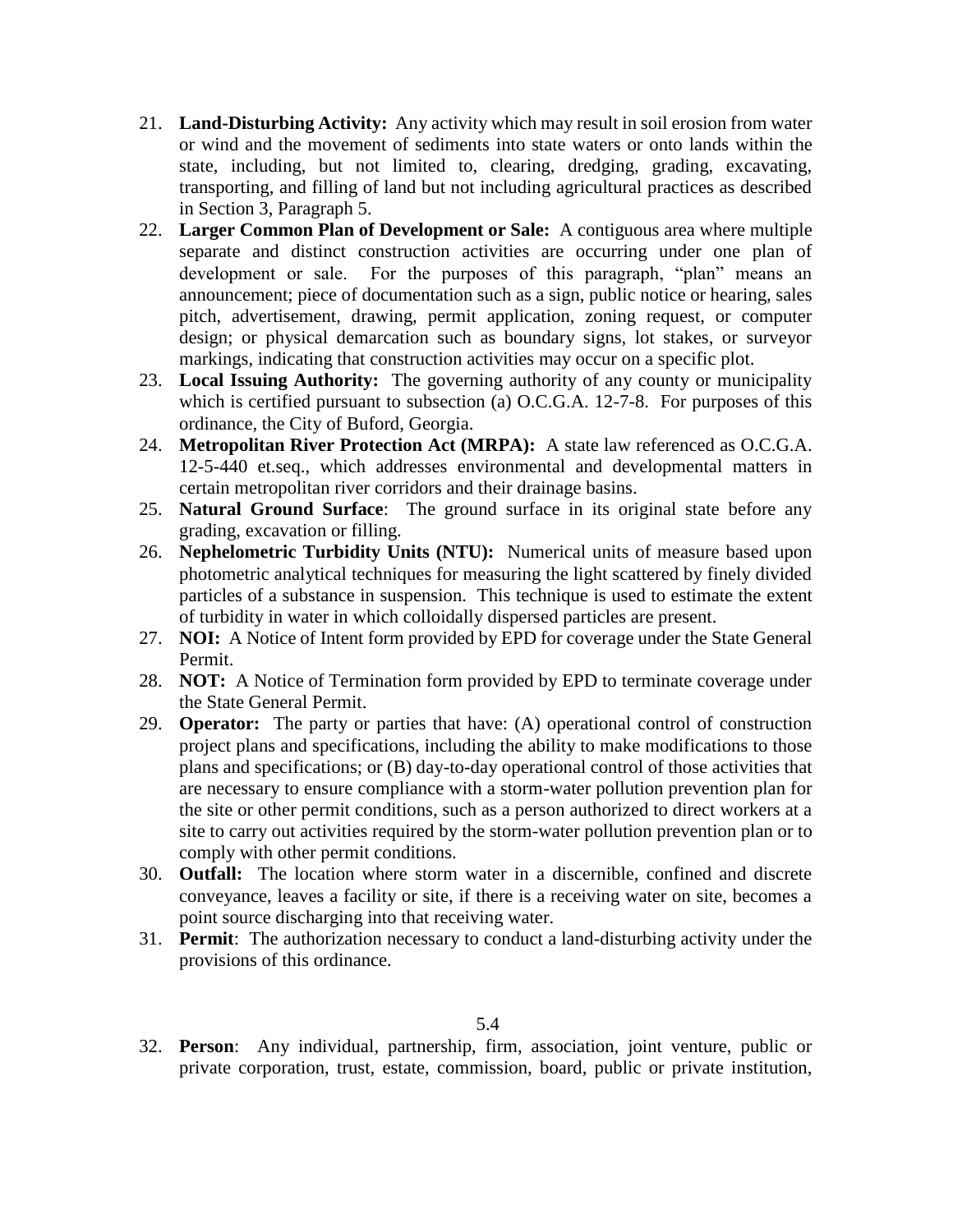utility, cooperative, state agency, municipality or other political subdivision of this State, any interstate body or any other legal entity.

- 33. **Phase or Phased:** Sub-parts or segments of constructed and stabilized prior to completing construction activities on the entire construction site.
- 34. **Project**: The entire proposed development project regardless of the size of the area of land to be disturbed.
- 35. **Properly Designed:** Designed in accordance with the design requirements and specifications contained in the *Manual for Erosion and Sediment Control in Georgia* (Manual) published by the Georgia Soil and Water Conservation Commission as of January 1 of the year in which the land-disturbing activity was permitted and amendments to the Manual as approved by the Commission up until the date of NOI submittal.
- 36. **Roadway Drainage Structure**: A device such as a bridge, culvert, or ditch, composed of a virtually nonerodible material such as concrete, steel, plastic, or other such material that conveys water under a roadway by intercepting the flow on one side of a traveled way consisting of one or more defined lanes, with or without shoulder areas, and carrying water to a release point on the other side.
- 37. **Sediment:** Solid material, both organic and inorganic, that is in suspension, is being transported, or has been moved from its site of origin by air, water, ice, or gravity as a product of erosion.
- 38. **Sedimentation**: The process by which eroded material is transported and deposited by the action of water, wind, ice or gravity.
- 39. **Soil and Water Conservation District Approved Plan**: An erosion and sedimentation control plan approved in writing by the Region 3 Soil and Water Conservation District office or City as appropriate.
- 40. **Stabilization:** The process of establishing an enduring soil cover of vegetation by the installation of temporary or permanent structures for the purpose of reducing to a minimum the erosion process and the resultant transport of sediment by wind, water, ice or gravity.
- 41. **State General Permit:** The National Pollution Discharge Elimination System (NPDES) general permit or permits for storm-water runoff from construction activities as is now in effect or as may be amended or reissued in the future pursuant to the state's authority to implement the same through federal delegation under the Federal Water Pollution Control Act, as amended, 33 U.S.C. Section 1251, et seq., and subsection (f) of Code Section 12-5-30.
- *42.* **State Waters**: Any and all rivers, streams, creeks, branches, lakes, reservoirs, ponds, drainage systems, springs, wells, and other bodies of surface or subsurface water, natural or artificial, lying within or forming a part of the boundaries of the State which are not entirely confined and retained completely upon the property of a single individual, partnership, or corporation.

#### *5.5*

*43.* **Structural Erosion and Sedimentation Control Practices**: Practices for the stabilization of erodible or sediment producing areas by utilizing the mechanical properties of matter for the purpose of either changing the surface of the land or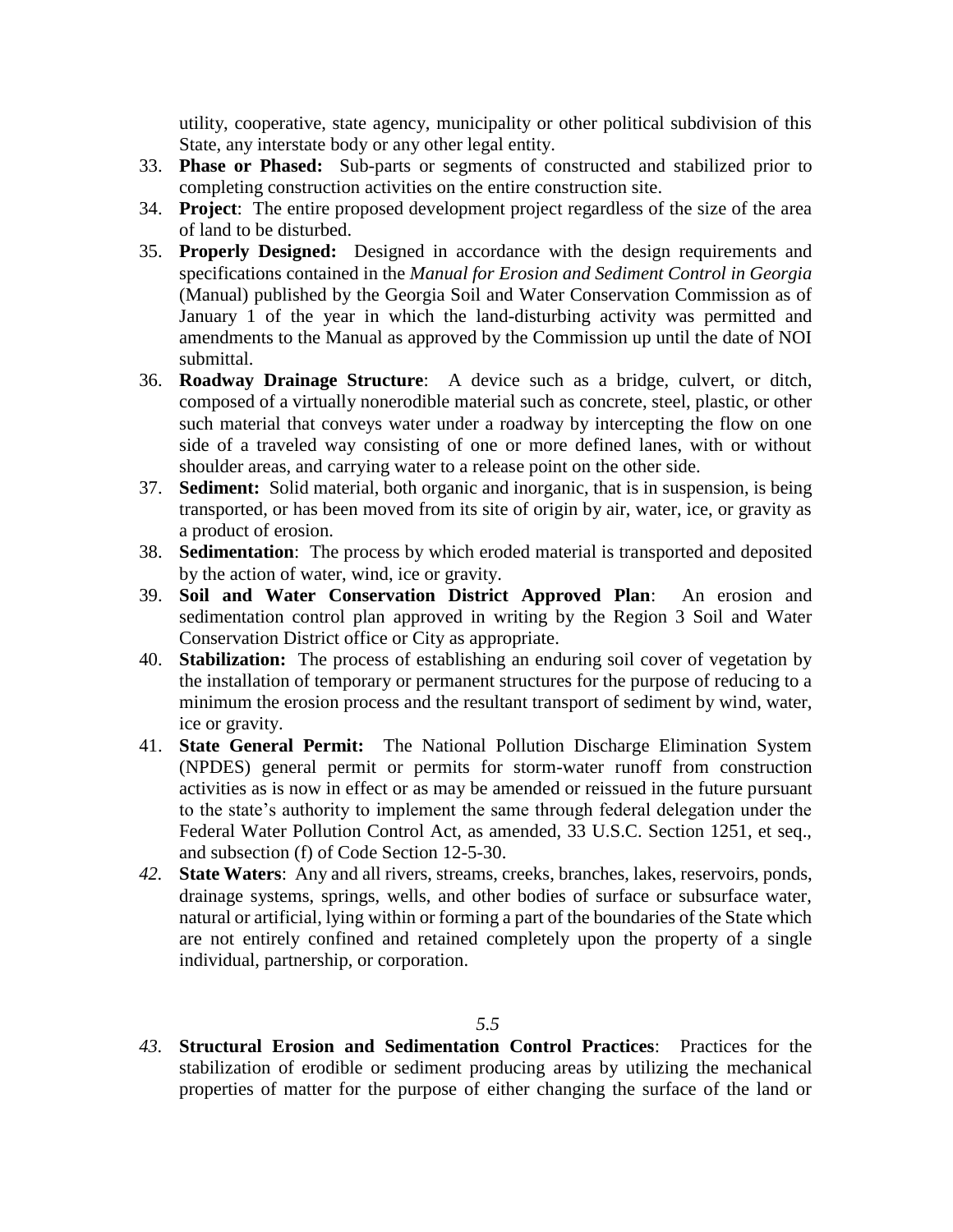storing, regulating or disposing of runoff to prevent excessive sediment loss. Examples of structural erosion and sediment control practices are riprap, sediment basins, dikes, level spreaders, waterways or outlets, diversions, grade stabilization structures, sediment traps and land grading, etc. Such practices can be found in the publication *Manual for Erosion and Sediment Control in Georgia.*

- *44.* **Trout Streams:** All streams or portions of streams within the watershed as designated by the Wildlife Resources Division of the Georgia Department of Natural Resources under the provisions of the Georgia Water Quality Control Act, O.C.G.A. 12-5-20, in the rules and regulations for Water Quality Control, Chapter 391-3-6 at www.epd.georgia.gov. Streams designated as primary trout waters are defined as water supporting a self- sustaining population of rainbow, brown or brook trout. Streams designated as secondary trout waters are those in which there is no evidence of natural trout reproduction, but are capable of supporting trout throughout the year. First order trout waters are streams into which no other streams flow except springs.
- *45.* **Vegetative Erosion and Sedimentation Control Measures**: Measures for the stabilization of erodible or sediment-producing areas by covering the soil with:
	- *a.* Permanent seeding, sprigging or planting, producing long-term vegetative cover; or
	- *b.* Temporary seeding, producing short-term vegetative cover; or
	- *c.* Sodding, covering areas with a turf of perennial sod-forming grass.

Such measures can be found in the publication *Manual for Erosion and Sediment Control in Georgia*.

- 46. **Watercourse**: Any natural or artificial watercourse, stream, river, creek, channel, ditch, canal, conduit, culvert, drain, waterway, gully, ravine, or wash in which water flows either continuously or intermittently and which has a definite channel, bed and banks, and including any area adjacent thereto subject to inundation by reason of overflow or floodwater.
- 47. **Wetlands**: Those areas that are inundated or saturated by surface or ground water at a frequency and duration sufficient to support, and that under normal circumstances do support a prevalence of vegetation typically adapted for life in saturated soil conditions. Wetlands generally include swamps, marshes, bogs, and similar areas.

# **SECTION 3. EXEMPTIONS**

This ordinance shall apply to any land-disturbing activity undertaken by any person on any land except for the following:

1. Surface mining, as the same is defined in O.C.G.A. 12-4-72,"The Georgia Surface Mining Act of 1968";

- 2. Granite quarrying and land clearing for such quarrying;
- 3. Such minor land-disturbing activities as home gardens and individual home landscaping, repairs, maintenance work, fences, and other related activities which result in minor soil erosion;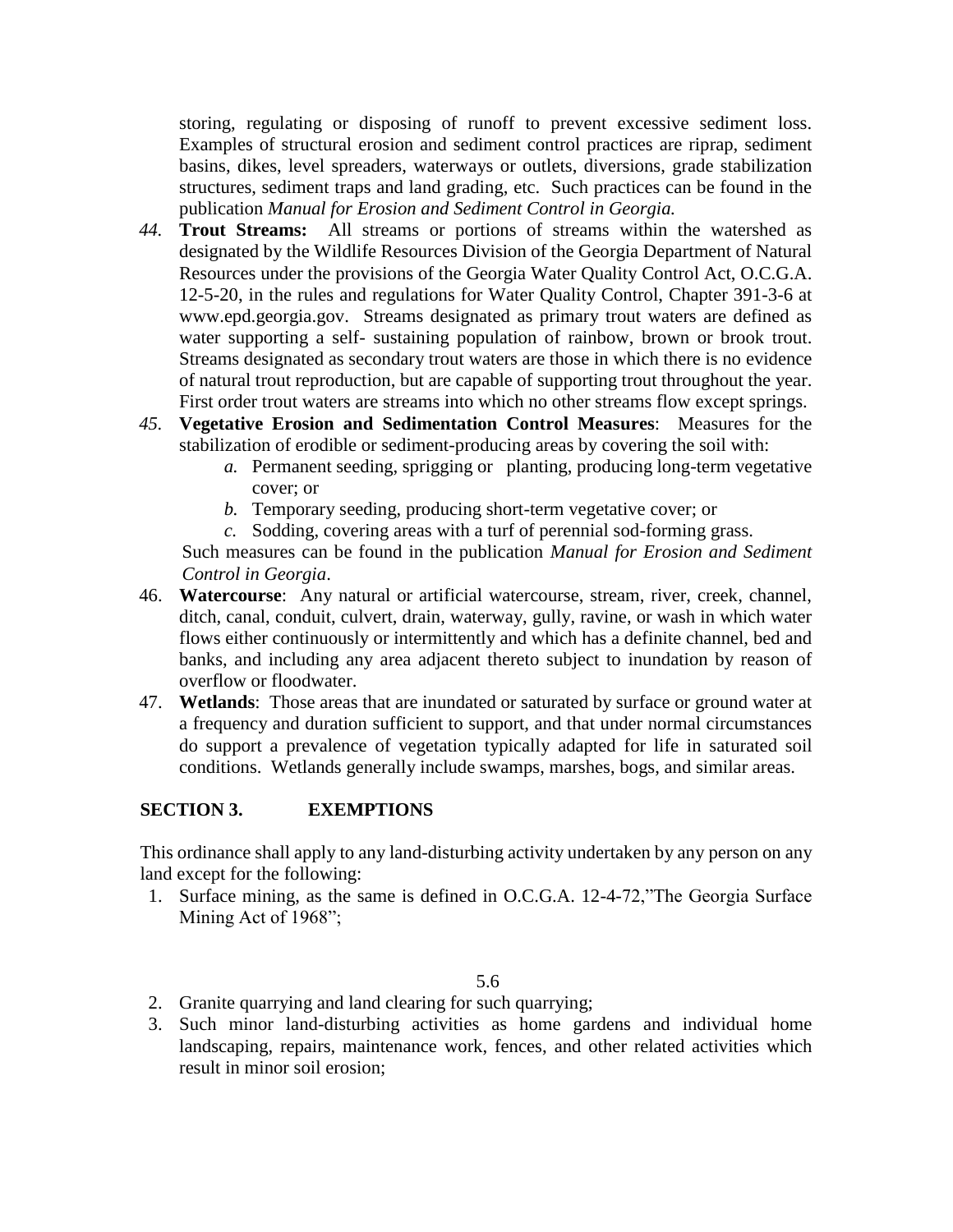- 4. The construction of single-family residences, when such construction disturbs less than one (1) acre and is not a part of a larger common plan of development or sale with a planned disturbance of equal to or greater than one (1) acre and not otherwise exempted under this paragraph; provided, however, that construction of any such residence shall conform to the minimum requirements as set forth in Section 4 of this ordinance and this paragraph. For single-family residence construction covered by the provisions of this paragraph, there shall be a buffer zone between the residence and any state waters classified as trout streams pursuant to Article 2 of Chapter 5 of the Georgia Water Quality Control Act. In any such buffer zone, no land-disturbing activity shall be constructed between the residence and the point where vegetation has been wrested by normal stream flow or wave action from the banks of the trout waters. For primary trout waters, the buffer zone shall be at least fifty (50) horizontal feet, and no variance to a smaller buffer shall be granted. For secondary trout waters, the buffer zone shall be at least fifty (50) horizontal feet, but the Director may grant variances to no less than twenty-five (25) feet. Regardless of whether a trout stream is primary or secondary, for first order trout waters, which are streams into which no other streams flow except for springs, the buffer shall be at least twenty-five (25) horizontal feet, and no variance to a smaller buffer shall be granted. The minimum requirements of Section 4 of this ordinance and the buffer zones provided by this section shall be enforced by the Local Issuing Authority;
- 5. Agricultural operations as defined in O.C.G.A. 1-3-3, "definitions", to include raising, harvesting or storing of products of the field or orchard; feeding, breeding or managing livestock or poultry; producing or storing feed for use in the production of livestock, including but not limited to cattle, calves, swine, hogs, goats, sheep, and rabbits or for use in the production of poultry, including but not limited to chickens, hens and turkeys; producing plants, trees, fowl, or animals; the production of aqua culture, horticultural, dairy, livestock, poultry, eggs and apiarian products; farm buildings and farm ponds;
- 6. Forestry land management practices, including harvesting; provided, however, that when such exempt forestry practices cause or result in land-disturbing or other activities otherwise prohibited in a buffer, as established in paragraphs (15) and (16) of Section 4 C. of this ordinance, no other land-disturbing activities, except for normal forest management practices, shall be allowed on the entire property upon which the forestry practices were conducted for a period of three (3) years after completion of such forestry practices;
- 7. Any project carried out under the technical supervision of the Natural Resources Conservation Service of the United States Department of Agriculture;

8. Construction or maintenance projects, or both, undertaken or financed in whole or in part, or both, by the Department of Transportation, the Georgia Highway Authority, or the State Road and Tollway Authority; or any road construction or maintenance project, or both, undertaken by any county or municipality; provided, however, that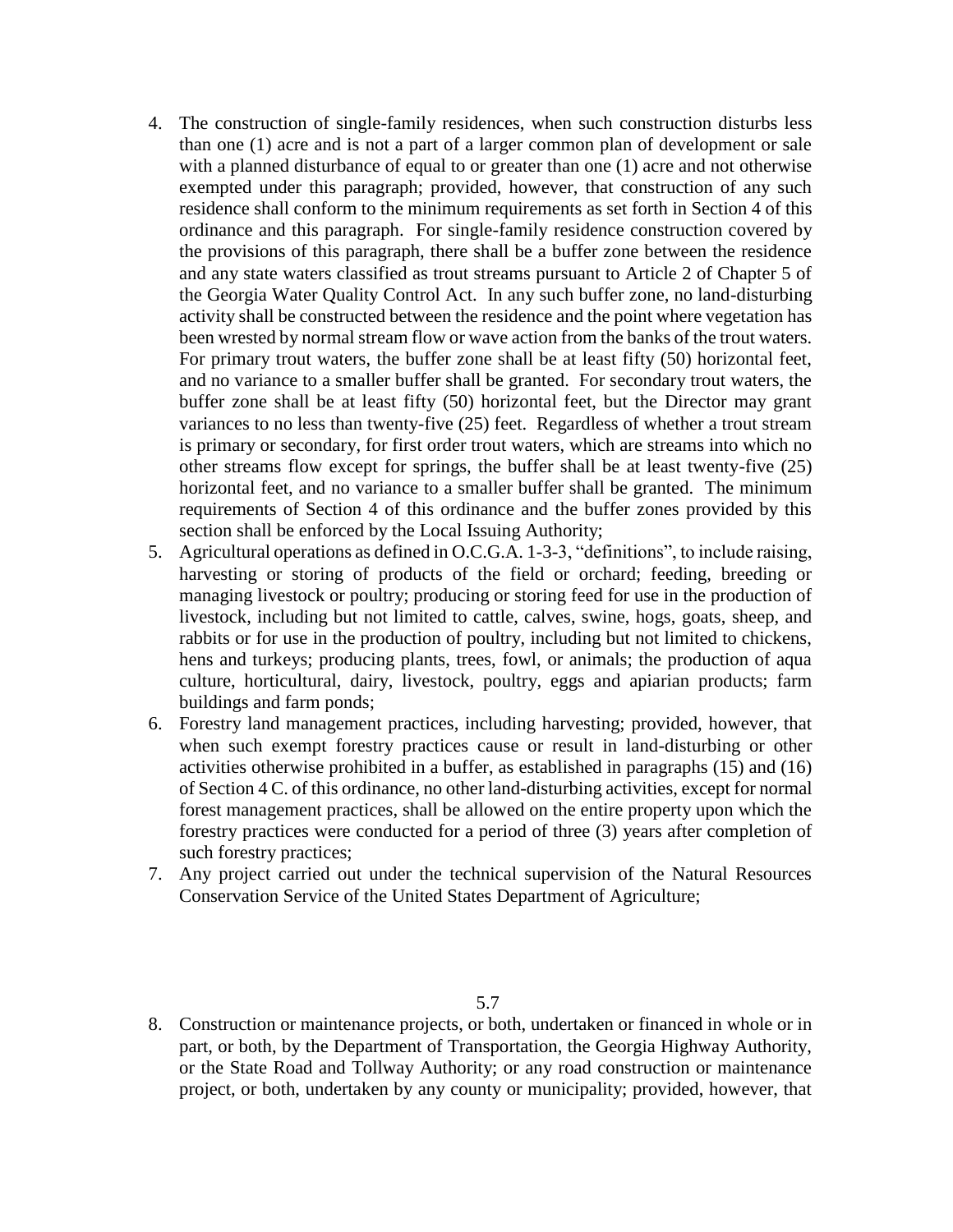construction or maintenance projects of the Department of Transportation or the State Tollway Authority which disturb one or more contiguous acres of land shall be subject to provisions of O.C.G.A. 12-7-7.1; except where the Department of Transportation, the Georgia Highway Authority, or the State Road and Tollway Authority is a secondary permittee for a project located within a larger common plan of development or sale under the state general permit, in which case a copy of a notice of intent under the state general permit shall be submitted to the Local Issuing Authority, the Local Issuing Authority shall enforce compliance with the minimum requirements set forth in O.C.G.A. 12-7-6 as if a permit had been issued, and violations shall be subject to the same penalties as violations by permit holders;

- 9. Any land-disturbing activities conducted by any electric membership corporation or municipal electrical system or any public utility under the regulatory jurisdiction of the Public Service Commission, any utility under the regulatory jurisdiction of the Federal Energy Regulatory Commission, any cable television system as defined in O.C.G.A. 36-18-1, or any agency or instrumentality of the United States engaged in the generation, transmission, or distribution of power; except where an electric membership corporation or municipal electrical system or any public utility under the regulatory jurisdiction of the Public Service Commission, any utility under the regulatory jurisdiction of the Federal Energy Regulatory Commission, any cable television system as defined in O.C.G.A. 36-18-1, or any agency or instrumentality of the United States engaged in the generation, transmission, or distribution of power is a secondary permittee for a project located within a larger common plan of development or sale under the state general permit, in which case the Local Issuing Authority shall enforce compliance with the minimum requirements set forth in O.C.G.A. 12-7-6 as if a permit had been issued, and violations shall be subject to the same penalties as violations by permit holders; and
- 10. Any public water system reservoir.

## **SECTION 4. MINIMUM REQUIREMENTS FOR EROSION AND SEDIMENTATION CONTROL USING BEST MANAGEMENT PRACTICES**

A. GENERAL PROVISIONS

Excessive soil erosion and resulting sedimentation can take place during landdisturbing activities. Therefore, plans for those land-disturbing activities which are not exempted by this ordinance shall contain provisions for application of soil erosion and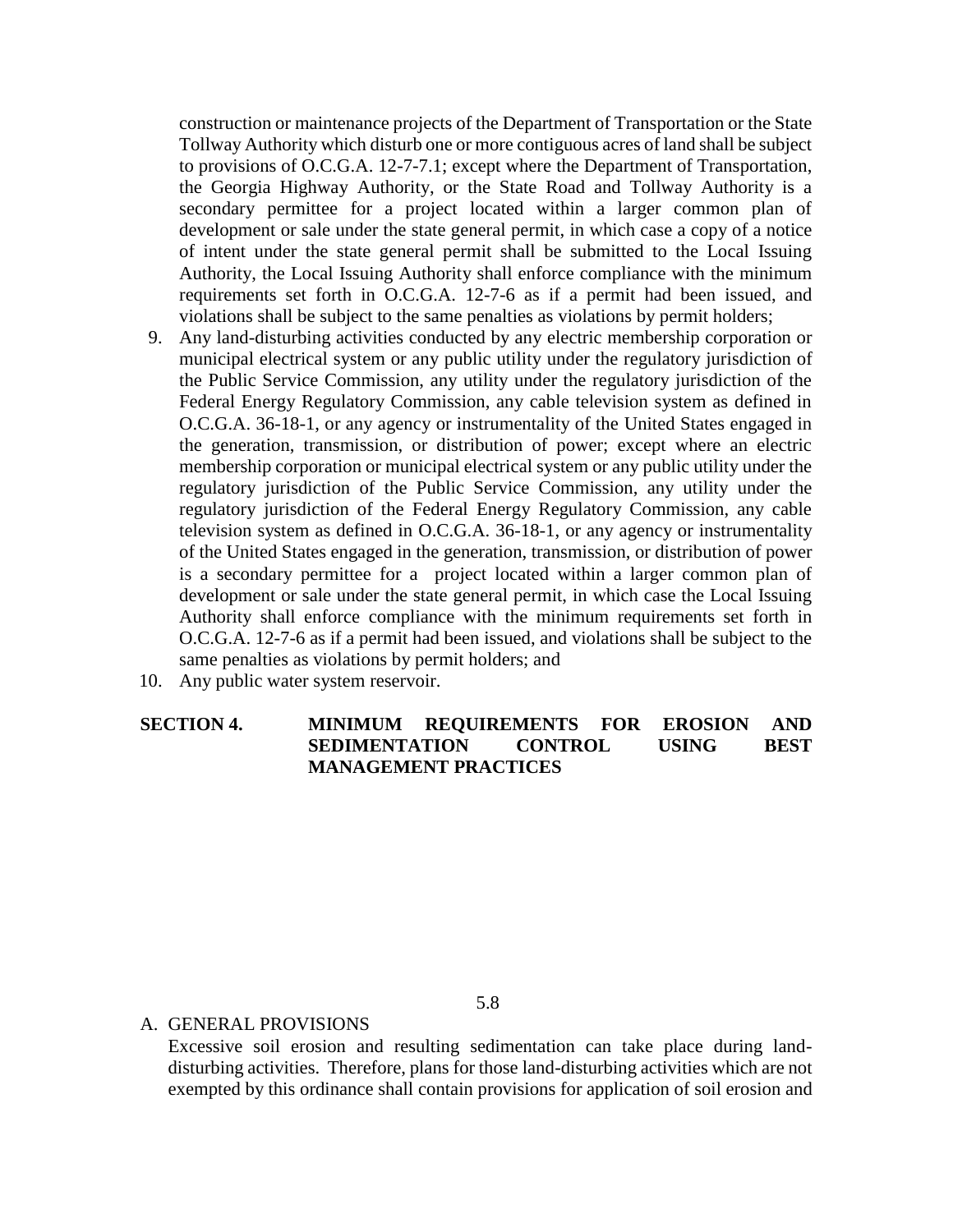sedimentation control measures and practices. The provisions shall be incorporated into the erosion and sedimentation control plans. Soil erosion and sedimentation control measures and practices shall conform to the minimum requirements of Section 4 B. & C. of this ordinance. The application of measures and practices shall apply to all features of the site, including street and utility installations, drainage facilities and other temporary and permanent improvements. Measures shall be installed to prevent or control erosion and sedimentation pollution during all stages of any land-disturbing activity in accordance with requirements of this ordinance and the NPDES General Permit.

#### B. MINIMUM REQUIREMENTS/BMPs

- 1. Best management practices as set forth in Section 4. B. & C. of this ordinance shall be required for all land-disturbing activities. Proper design, installation, and maintenance of best management practices shall constitute a complete defense to any action by the Director or to any other allegation of noncompliance with paragraph (2) of this subsection or any substantially similar terms contained in a permit for the discharge of stormwater issued pursuant to subsection (f) of O.C.G.A. 12-5-30, the "Georgia Water Quality Control Act". As used in this subsection the terms "proper design" and "properly designed" mean designed in accordance with the hydraulic design specifications contained in the *Manual for Erosion and Sediment Control in Georgia* specified in O.C.G.A. 12-7-6 subsection (b).
- 2. A discharge of stormwater runoff from disturbed areas where best management practices have not been properly designed, installed, and maintained shall constitute a separate violation of any land-disturbing permit issued by a Local Issuing Authority or of any state general permit issued by the Division pursuant to subsection (f) of O.C.G.A. 12-5-30, the "Georgia Water Quality Control Act", for each day on which such discharge results in the turbidity of receiving waters being increased by more than twenty-five (25) nephelometric turbidity units for waters supporting warm water fisheries or by more than ten (10) nephelometric turbidity units for waters classified as trout waters. The turbidity of the receiving waters shall be measured in accordance with guidelines to be issued by the Director. This paragraph shall not apply to any land disturbance associated with the construction of single family homes which are not part of a larger common plan of development or sale unless the planned disturbance for such construction is equal to or greater than five (5) acres.

3. Failure to properly design, install, or maintain best management practices shall constitute a violation of any land-disturbing permit issued by a Local Issuing Authority or of any state general permit issued by the Division pursuant to subsection (f) of Code Section 12-5-30, the "Georgia Water Quality Control Act", for each day on which such failure occurs.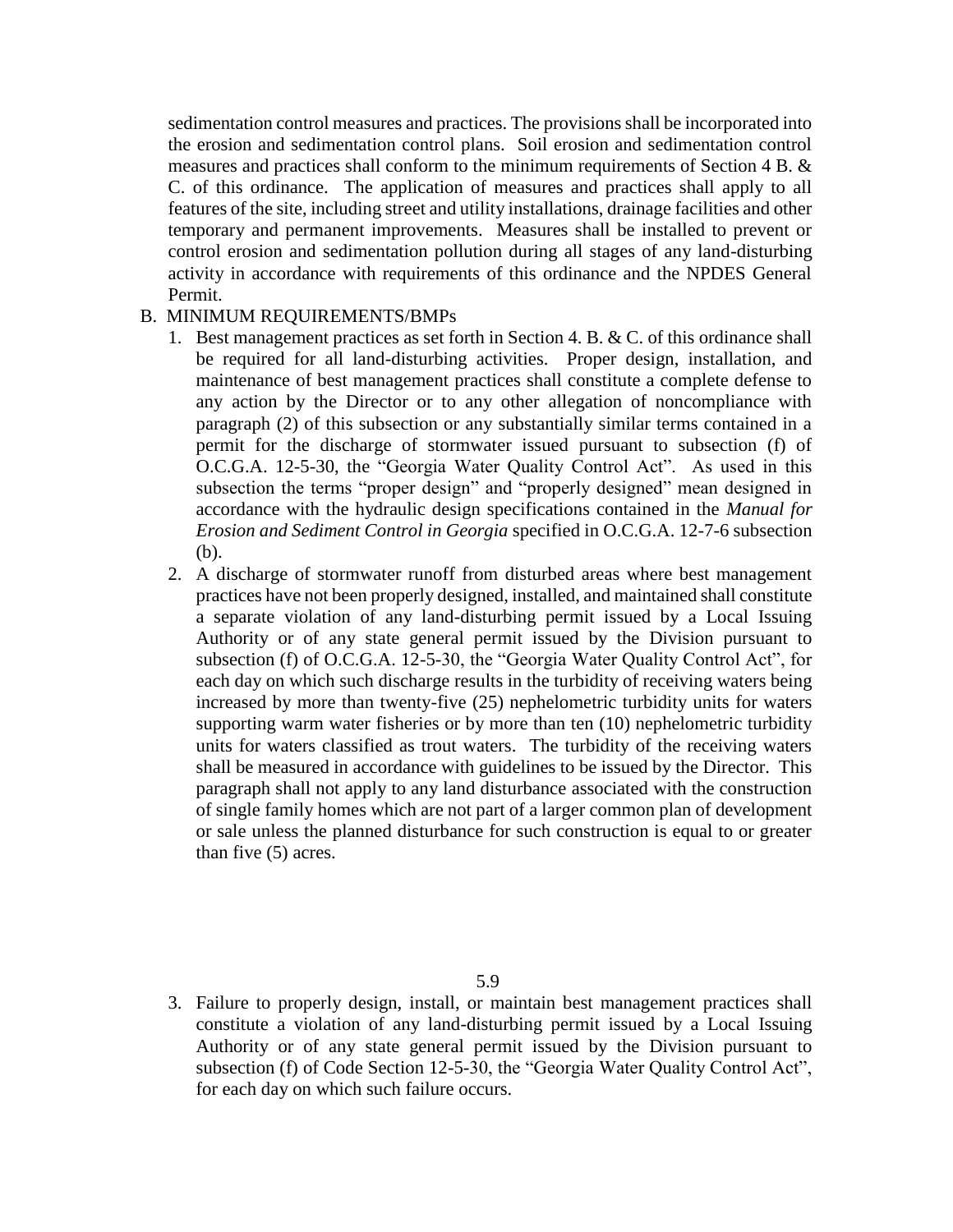4. The Director may require, in accordance with regulations adopted by the Board, reasonable and prudent monitoring of the turbidity level of receiving waters into which discharges from land disturbing activities occur.

C. The rules and regulations, ordinances, or resolutions adopted pursuant to O.C.G.A. 12- 7-1 et. seq. for the purpose of governing land-disturbing activities shall require, as a minimum, protections at least as stringent as the state general permit; and best management practices, including sound conservation and engineering practices to prevent and minimize erosion and resultant sedimentation, which are consistent with, and no less stringent than, those practices contained in the *Manual for Erosion and Sediment Control in Georgia* published by the Georgia Soil and Water Conservation Commission as of January 1 of the year in which the land-disturbing activity was permitted, as well as the following:

- 1. Stripping of vegetation, regrading and other development activities shall be conducted in a manner so as to minimize erosion;
- 2. Cut-fill operations must be kept to a minimum;
- 3. Development plans must conform to topography and soil type so as to create the lowest practical erosion potential;
- 4. Whenever feasible, natural vegetation shall be retained, protected and supplemented;
- 5. The disturbed area and the duration of exposure to erosive elements shall be kept to a practicable minimum;
- 6. Disturbed soil shall be stabilized as quickly as practicable;
- 7. Temporary vegetation or mulching shall be employed to protect exposed critical areas during development;
- 8. Permanent vegetation and structural erosion control practices shall be installed as soon as practicable;
- 9. To the extent necessary, sediment in run-off water must be trapped by the use of debris basins, sediment basins, silt traps, or similar measures until the disturbed area is stabilized. As used in this paragraph, a disturbed area is stabilized when it is brought to a condition of continuous compliance with the requirements of O.C.G.A. 12-7-1 et. seq.;
- 10. Adequate provisions must be provided to minimize damage from surface water to the cut face of excavations or the sloping of fills;
- 11. Cuts and fills may not endanger adjoining property;
- 12. Fills may not encroach upon natural watercourses or constructed channels in a manner so as to adversely affect other property owners;

- 13. Grading equipment must cross flowing streams by means of bridges or culverts except when such methods are not feasible, provided, in any case, that such crossings are kept to a minimum;
- 14. Land-disturbing activity plans for erosion and sedimentation control shall include provisions for treatment or control of any source of sediments and adequate sedimentation control facilities to retain sediments on-site or preclude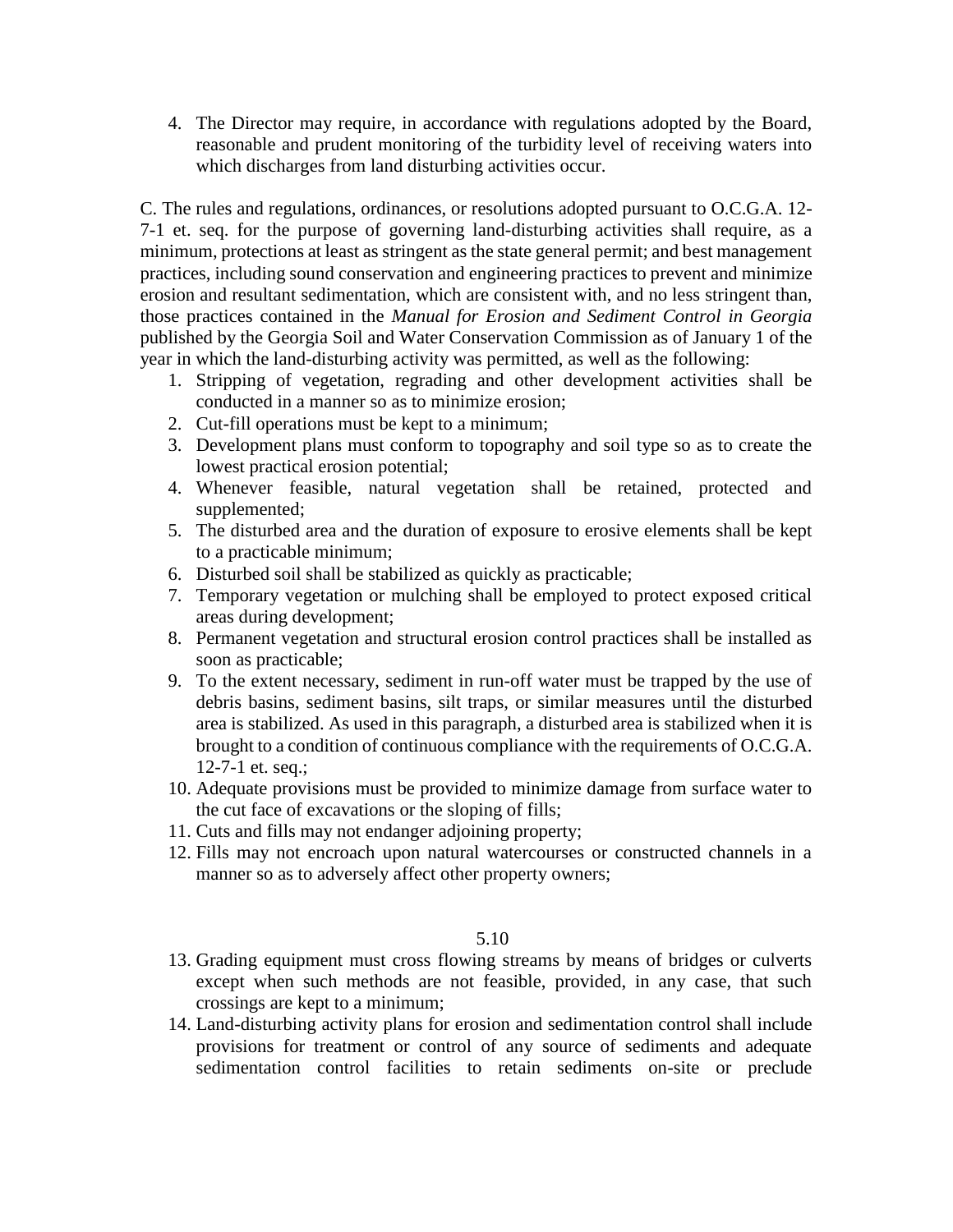sedimentation of adjacent waters beyond the levels specified in Section 4 B. 2. of this ordinance;

- 15. Except as provided in paragraph (16) of this subsection, there is established a twenty-five (25) foot buffer along the banks of all state waters, as measured horizontally from the point where vegetation has been wrested by normal stream flow or wave action, except where the Director determines to allow a variance that is at least as protective of natural resources and the environment, where otherwise allowed by the Director pursuant to O.C.G.A. 12-2-8,  $\Theta$  where a drainage structure or a roadway drainage structure must be constructed, provided that adequate erosion control measures are incorporated in the project plans and specifications, and are implemented; or along any ephemeral stream. As used in this provision, the term "ephemeral stream" means a stream: that under normal circumstances has water flowing only during and for a short duration after precipitation events; that has the channel located above the ground-water table year round; for which ground water is not a source of water; and for which runoff from precipitation is the primary source of water flow. Unless exempted as along an ephemeral stream, the buffers of at least twenty-five (25) feet established pursuant to part 6 of Article 5, Chapter 5 of Title 12, the "Georgia Water Quality Control Act", shall remain in force unless a variance is granted by the Director as provided in this paragraph. The following requirements shall apply to any such buffer:
	- a. No land-disturbing activities shall be conducted within a buffer and a buffer shall remain in its natural, undisturbed state of vegetation until all landdisturbing activities on the construction site are completed. Once the final stabilization of the site is achieved, a buffer may be thinned or trimmed of vegetation as long as a protective vegetative cover remains to protect water quality and aquatic habitat and a natural canopy is left in sufficient quantity to keep shade on the stream bed; provided, however, that any person constructing a single-family residence, when such residence is constructed by or under contract with the owner for his or her own occupancy, may thin or trim vegetation in a buffer at any time as long as protective vegetative cover remains to protect water quality and aquatic habitat and a natural canopy is left in sufficient quantity to keep shade on the stream bed; and

#### 5.11

b. The buffer shall not apply to the following land-disturbing activities, provided that they occur at an angle, as measured from the point of crossing, within twenty-five (25) degrees of perpendicular to the stream; cause a width of disturbance of not more than fifty (50) feet within the buffer; and adequate erosion control measures are incorporated into the project plans and specifications and are implemented: (i) Stream crossings for water lines; or (ii) Stream crossings for sewer lines; and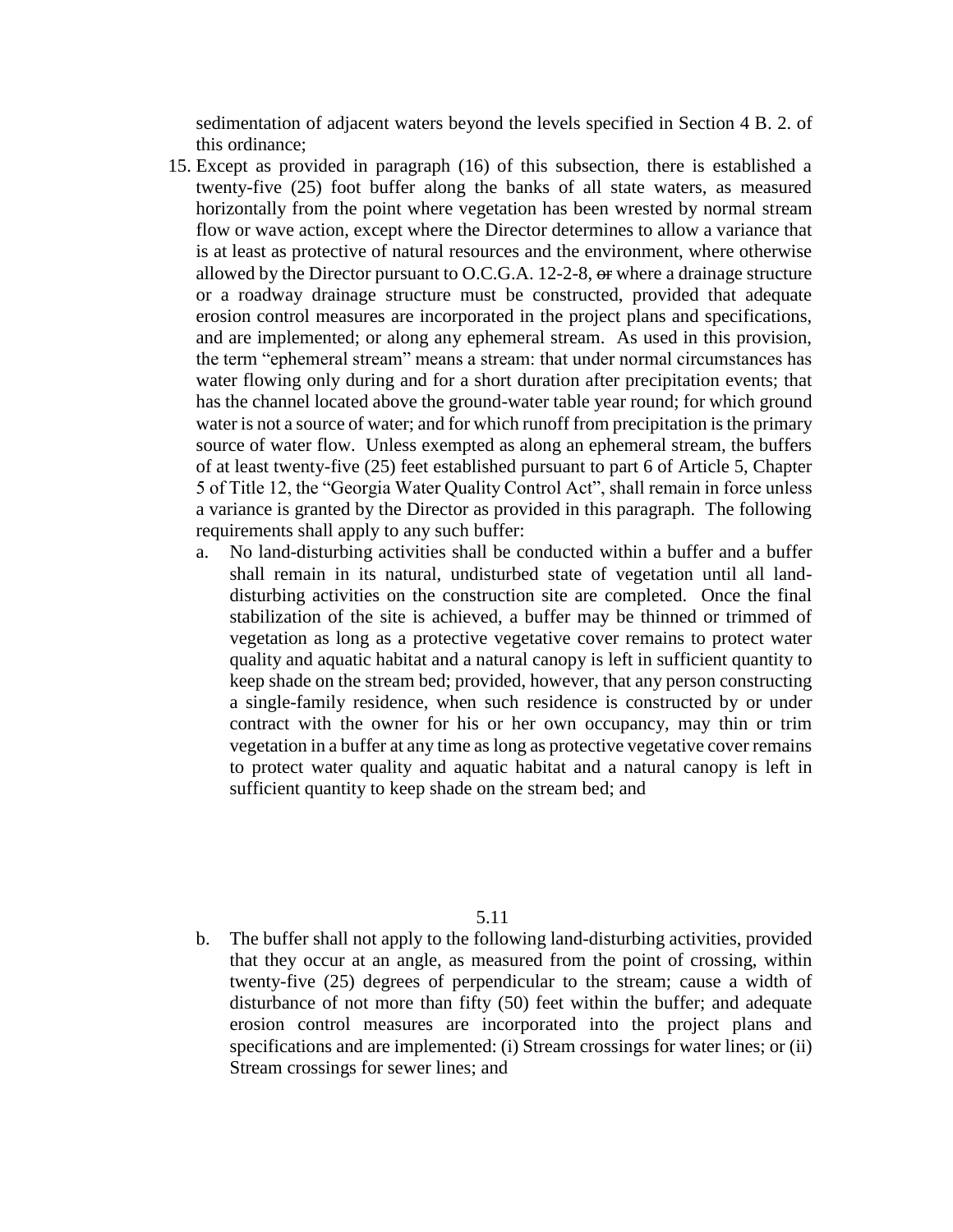- 16. There is established a fifty (50) foot buffer as measured horizontally from the point where vegetation has been wrested by normal stream flow or wave action, along the banks of any state waters classified as "trout streams" pursuant to Article 2 of Chapter 5 of Title 12, the "Georgia Water Quality Control Act", except where a roadway drainage structure must be constructed; provided, however, that small springs and streams classified as trout streams which discharge an average annual flow of twenty-five (25) gallons per minute or less shall have a twenty-five (25) foot buffer or they may be piped, at the discretion of the landowner, pursuant to the terms of a rule providing for a general variance promulgated by the Board, so long as any such pipe stops short of the downstream landowner's property and the landowner complies with the buffer requirement for any adjacent trout streams. The Director may grant a variance from such buffer to allow land-disturbing activity, provided that adequate erosion control measures are incorporated in the project plans and specifications and are implemented. The following requirements shall apply to such buffer:
	- a. No land-disturbing activities shall be conducted within a buffer and a buffer shall remain in its natural, undisturbed, state of vegetation until all landdisturbing activities on the construction site are completed. Once the final stabilization of the site is achieved, a buffer may be thinned or trimmed of vegetation as long as a protective vegetative cover remains to protect water quality and aquatic habitat and a natural canopy is left in sufficient quantity to keep shade on the stream bed: provided, however, that any person constructing a single–family residence, when such residence is constructed by or under contract with the owner for his or her own occupancy, may thin or trim vegetation in a buffer at any time as long as protective vegetative cover remains to protect water quality and aquatic habitat and a natural canopy is left in sufficient quantity to keep shade on the stream bed; and
	- b. The buffer shall not apply to the following land-disturbing activities, provided that they occur at an angle, as measured from the point of crossing, within twenty-five (25) degrees of perpendicular to the stream; cause a width of disturbance of not more than fifty (50) feet within the buffer; and adequate erosion control measures are incorporated into the project plans and specifications and are implemented: (i) Stream crossings for water lines; or (ii) Stream crossings for sewer lines.

- D. Nothing contained in O.C.G.A. 12-7-1 et. seq. shall prevent any Local Issuing Authority from adopting rules and regulations, ordinances, or resolutions which contain stream buffer requirements that exceed the minimum requirements in Section 4 B. and C. of this ordinance.
- E. The fact that land-disturbing activity for a project for which a permit has been issued results in injury to the property of another shall neither constitute proof of nor create a presumption of a violation of the standards provided for in this ordinance or the terms of the permit.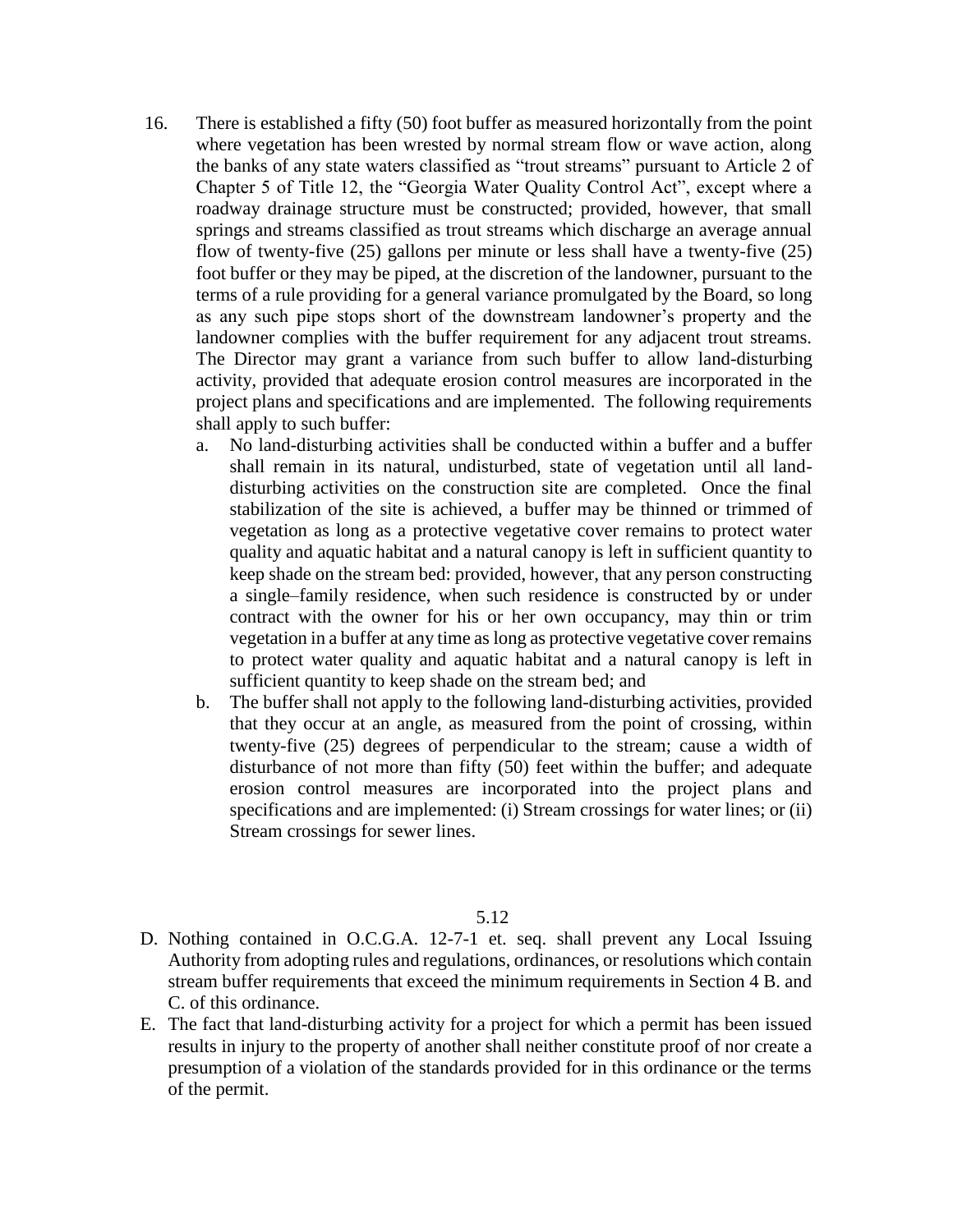#### **SECTION 5. APPLICATION/PERMIT PROCESS**

#### A. GENERAL

- 1. The property owner, developer and designated planners and engineers shall design and review before submittal the general development plans. The Local Issuing Authority shall review the tract to be developed and the area surrounding it. They shall consult the zoning ordinance, stormwater management ordinance, development regulations, subdivision ordinance, flood damage prevention ordinance, this ordinance, and other ordinances, rules, regulations or permits, which regulate the development of land within the jurisdictional boundaries of the Local Issuing Authority. However, the owner and/or operator are the only parties who may obtain a permit.
- 2. Wetlands as defined in 33 CFR Part 328.3(b) are an important resource, which are protected through the Federal Clean Water Act, as amended. This act regulates all dredge and fill activities in "water of the U.S." and is administered by the U.S. Army Corps of Engineers and the U.S. Environmental Protection Agency. Land disturbing activities may require a section 404 permit administered by the U.S. Army Corps of Engineers. The United States Department of Interior has prepared a national wetlands inventory map covering the City of Buford. The map is known as the Buford National Wetlands Inventory map an is incorporated in this article by reference. To assist applicants for land disturbance permits, the City has available for public inspection a copy of the Buford National Wetlands Inventory map. It is encouraged that permit applicants for land disturbance use this map as a resource to identify wetlands. Permit applicants are cautioned, however, that all wetlands may not be identified by this map and the responsibility for defining wetlands and securing any necessary state or Federal permits rests solely with the applicant. Applicants for land disturbance permits are advised that only the U.S. Army Corps of Engineers is responsible for certifying whether or not wetlands are present on the site, the City is not involved with Section 404 permitting. As a part of the process of obtaining a land

#### 5.13

disturbance permit, all applicants must complete and submit an "acknowledgement and certification" form provided by the City which acknowledges the applicant has investigated Section 404 permitting criteria and has determined whether or not the permit is required for the project for which a land disturbance permit has been requested. Should the applicant certify a Section 404 permit is not required, the City must make a determination from the map as to whether or not the presence of wetlands is likely within the area in which the permit is requested. Should the City determine that the presence of wetlands is not likely in the area the City may issue the land disturbance permit. However, should the City determine that the presence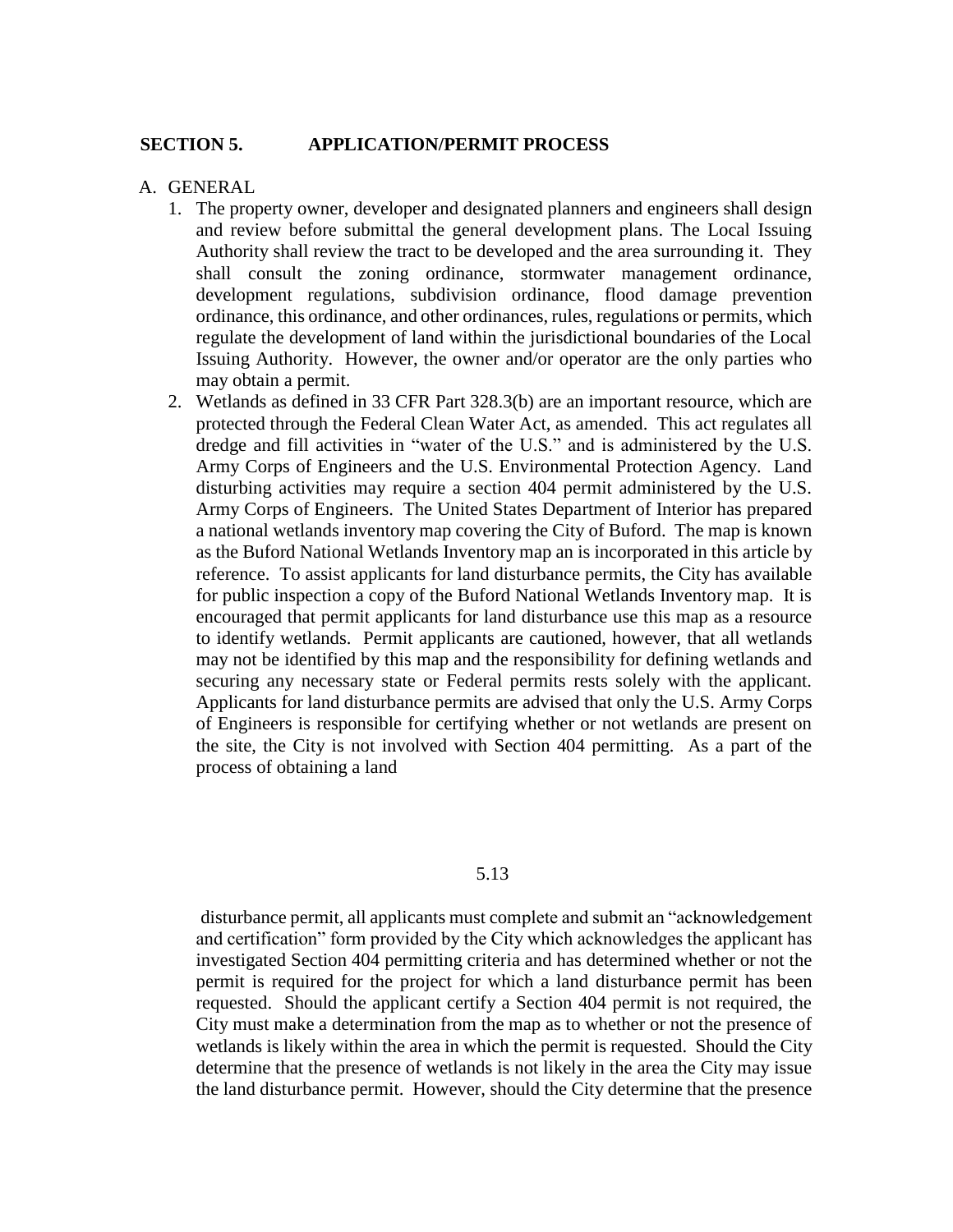of wetlands is likely in the area the City may not issue the land disturbance permit. A determination by the City that the presence of wetlands is likely in the area requires the applicant obtain a determination be made by the U.S. Army Corps of Engineers. If wetlands are present, the applicant must obtain a Section 404 permit prior to being issued a land disturbance permit. Should the applicant certify a Section 404 permit is required the City may not issue a land disturbance permit until the applicant provides a copy of the Section 404 permit to the City. Any action by the City under this article does not relieve the property owner, developer, or petitioner from Federal or state permitting requirements.

#### B. APPLICATION REQUIREMENTS

- 1. No person shall conduct any land- disturbing activity within the jurisdictional boundaries of the City of Buford without first obtaining a permit from the City to perform such activity.
- 2. The application for a permit shall be submitted to the City and must include the applicant's erosion and sedimentation control plan with supporting data, as necessary. Said plans shall include, as a minimum, the data specified in Section 5. C. of this ordinance. Soil erosion and sedimentation control plans shall conform to the provisions of Section 4 B.  $&$  C. of this ordinance. Applications for a permit will not be accepted unless accompanied by four (4) copies of the applicant's soil erosion and sedimentation control plans. All applications shall contain a certification stating that the plan preparer or the designee thereof visited the site prior to creation of the plan or that such a visit was not required in accordance with EPD Rule 391-3-7-10.
- 3. A fee shall be charged for each application as determined by the City Commission of the City. The fee shall be based on each acre or fraction thereof in the project area.

#### 5.14

4. In addition to the local permitting fees, fees will also be assessed pursuant to paragraph (5) subsection (a) of O.C.G.A. 12-5-23, provided that such fees shall not exceed eighty dollars (\$80.00) per acre of land-disturbing activity, and these fees shall be calculated and paid by the primary permittee as defined in the state general permit for each acre of land-disturbing activity included in the planned development or each phase of development. All applicable fees shall be paid prior to issuance of the land disturbance permit. In a jurisdiction that is certified pursuant to subsection (a) of O.C.G.A. 12-7-8 half of such fees levied shall be submitted to the Division; except that any and all fees due from an entity which is required to give notice pursuant to paragraph (9) or (10) of O.C.G.A. 12-7-17 shall be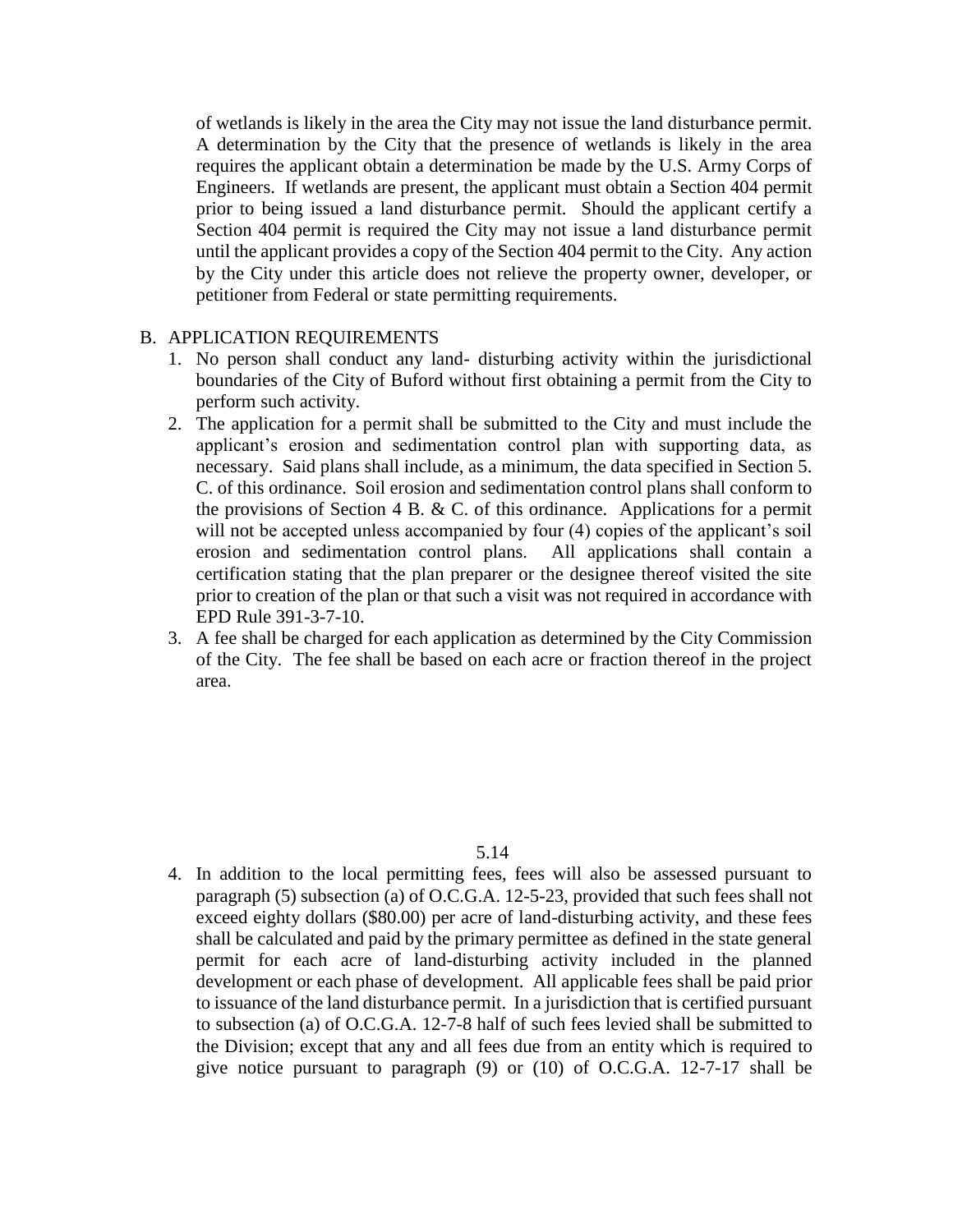submitted in full to the Division, regardless of the existence of a Local Issuing Authority in the jurisdiction.

- 5. Immediately upon receipt of an application and plan for a permit, the Local Issuing Authority shall refer the application and plan to the District for its review and approval or disapproval concerning the adequacy of the erosion and sedimentation control plan. A District shall approve or disapprove a plan within thirty-five (35) days of receipt. Failure of a District to act within thirty-five (35) days shall be considered an approval of the pending plan. The results of the District review shall be forwarded to the Local Issuing Authority. No permit will be issued unless the plan has been approved by the District, and any variances required by Section 4 C. 15. & 16. and bonding, if required as per Section 5 B.7., have been obtained. Such review will not be required if the Local Issuing Authority and the District have entered into an agreement which allows the Local Issuing Authority to conduct such review and approval of the plan without referring the application and plan to the District.
- 6. If a permit applicant has had two (2) or more violations of previous permits, this ordinance section, or the Erosion and Sedimentation Act, as amended, within three years prior to the date of filing of the application under consideration, the Local Issuing Authority may deny the permit application.
- 7. The Local Issuing Authority may require the permit applicant to post a bond in the form of government security, cash, irrevocable letter of credit, or any combination thereof up to, but not exceeding, three thousand dollars (\$3,000.00) per acre or fraction thereof of the proposed land-disturbing activity, prior to issuing the permit. If the applicant does not comply with this ordinance or with the conditions of the permit after issuance, the Local Issuing Authority may call the bond or any part thereof to be forfeited and may use the proceeds to hire a contractor to stabilize the site of the land-disturbing activity and bring it into compliance. These provisions shall not apply unless there is in effect an ordinance or statute specifically providing for hearing and judicial review of any determination or order of the Local Issuing Authority with respect to alleged permit violations.

#### 5.15

## C. PLAN REQUIREMENTS

1. Plans must be prepared to meet the minimum requirements as contained in Section 4 B. & C. of this ordinance, or through the use of more stringent, alternate design criteria which conform to sound conservation and engineering practices. The *Manual for Erosion and Sediment Control in Georgia* is hereby incorporated by reference into this ordinance. The plan for the land-disturbing activity shall consider the interrelationship of the soil types, geological and hydrological characteristics, topography, watershed, vegetation, proposed permanent structures including roadways, constructed waterways, sediment control and stormwater management facilities, local ordinances and State laws. Maps, drawings and supportive computations shall bear the signature and seal of the certified design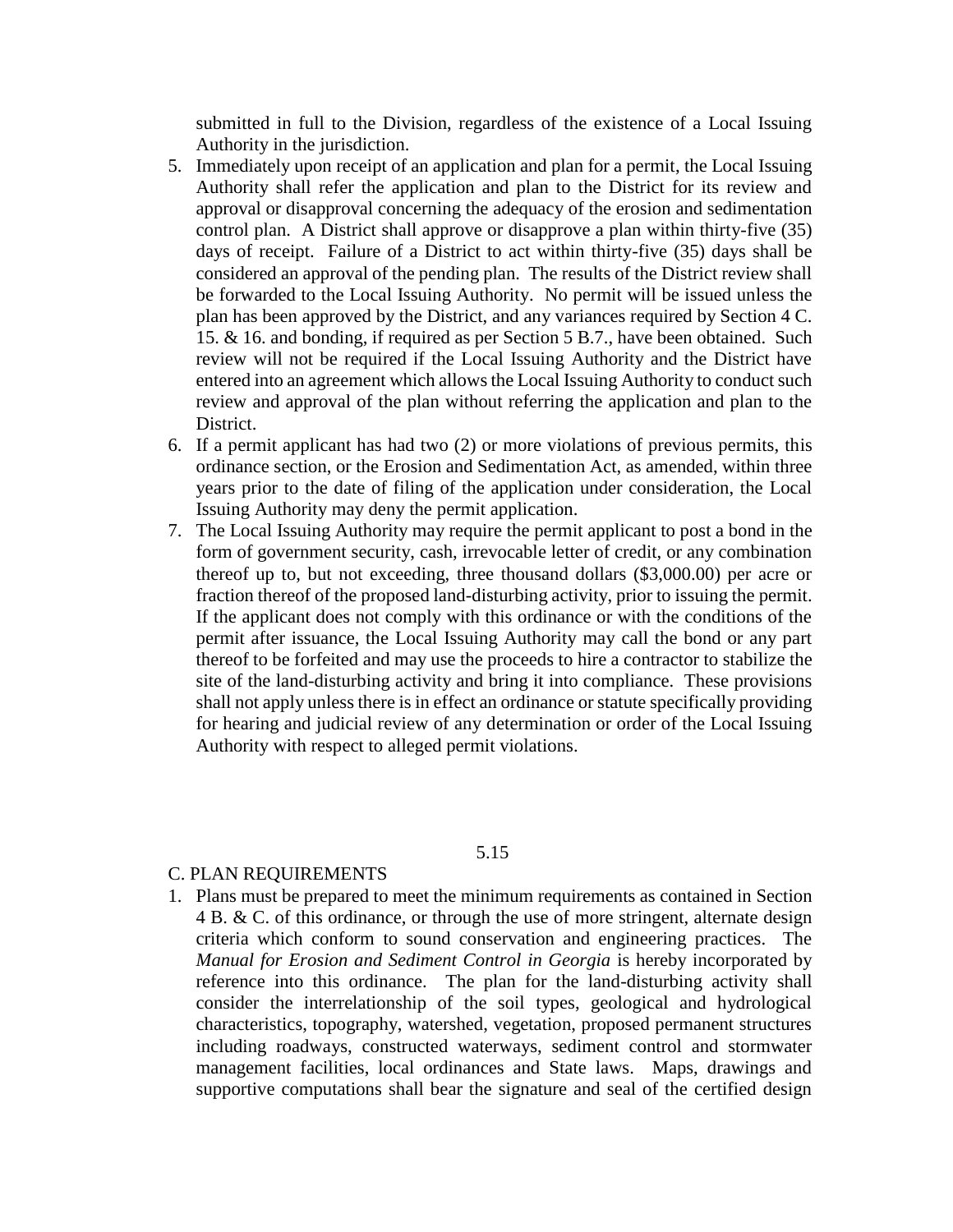professional. Persons involved in land development design, review, permitting, construction, monitoring or inspections or any land disturbing activity shall meet the education and training certification requirements, dependent on his or her level of involvement with the process, as developed by the Georgia Soil and Water Conservation Commission and in consultation with the Division and the Stakeholder Advisory Board created pursuant to O.C.G.A. 12-7-20.

2. Data Required for Site Plan shall include all the information required from the appropriate Erosion, Sedimentation and Pollution Control Plan Review Checklist established by the Georgia Soil and Water Conservation Commission as of January 1 of the year in which the land-disturbing activity was permitted.

## D. PERMITS

- 1. Permits shall be issued or denied as soon as practicable but in any event not later than forty-five (45) days after receipt by the Local Issuing Authority of a completed application, providing variances and bonding are obtained, where necessary and all applicable fees have been paid prior to permit issuance. The permit shall include conditions under which the activity may be undertaken.
- 2. No permit shall be issued by the Local Issuing Authority unless the erosion and sedimentation control plan has been approved by the District and the Local Issuing Authority has affirmatively determined that the plan is in compliance with this ordinance, any variances required by Section 4 C. 15. & 16. are obtained, bonding requirements, if necessary, as per Section 5 B. 7. are met and all ordinances and rules and regulations in effect within the jurisdictional boundaries of the Local Issuing Authority are met. If the permit is denied, the reason for denial shall be furnished to the applicant.
- 3. Any land-disturbing activities by a local issuing authority shall be subject to the same requirements of this ordinance, and any other ordinances relating to land development, as are applied to private persons and the division shall enforce such requirements upon the local issuing authority,
- 4. If the tract is to be developed in phases, then a separate permit shall be required for each phase.

- 5. The permit may be suspended, revoked, or modified by the Local Issuing Authority, as to all or any portion of the land affected by the plan, upon finding that the holder or his or her successor in the title is not in compliance with the approved erosion and sedimentation control plan or that the holder or his or her successor in title is in violation of this ordinance. A holder of a permit shall notify any successor in title to him or her as to all or any portion of the land affected by the approved plan of the conditions contained in the permit.
- 6. The local issuing authority may reject a permit application if the applicant has had two (2) or more violations of previous permits or the Erosion and Sediment Act permit requirements within three (3) years prior to the date of the application, in light of O.C.G.A. 12-7-7 (f)(1).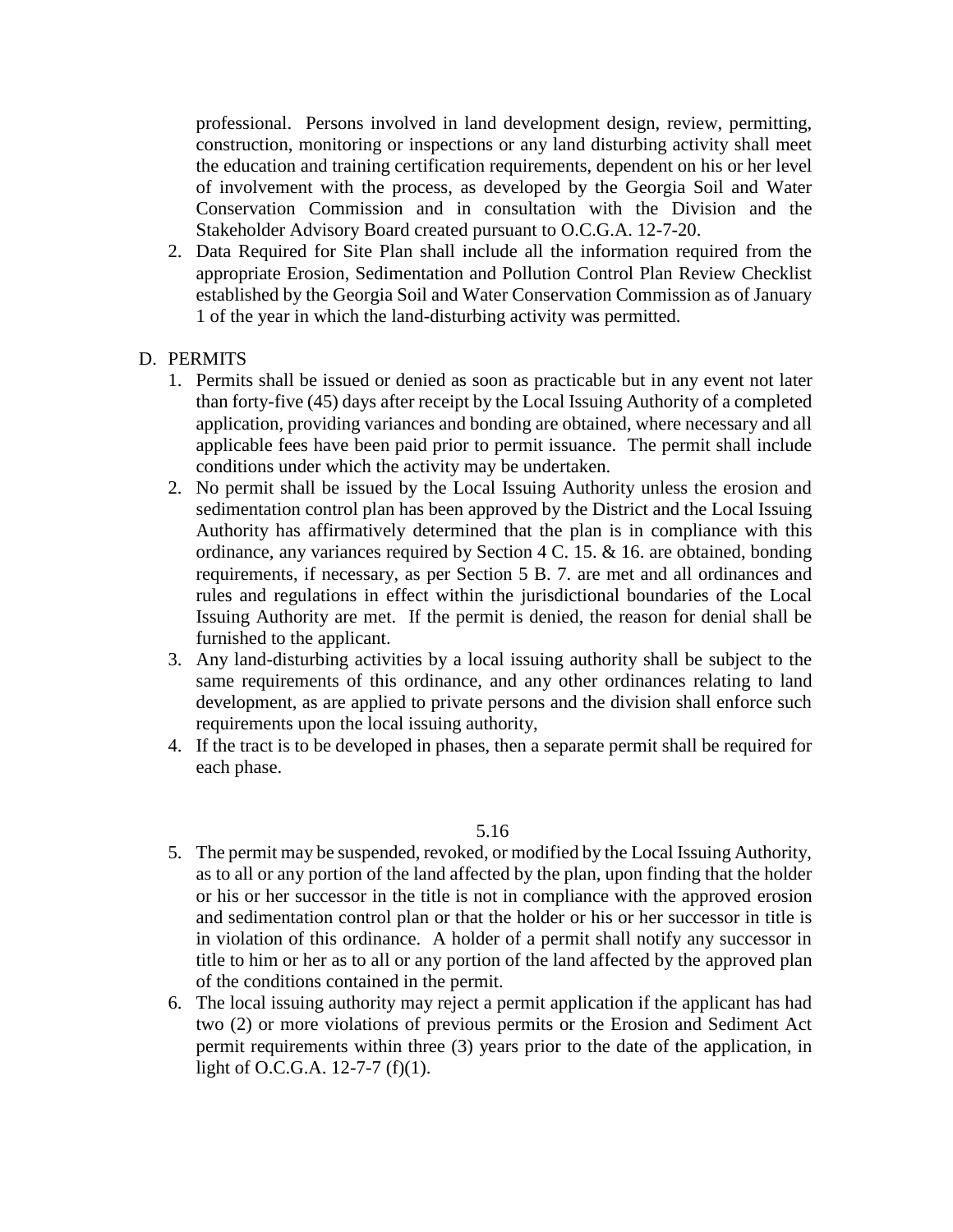#### **SECTION 6. INSPECTION AND ENFORCEMENT**

- A. The City of Buford will periodically inspect the sites of land-disturbing activities for which permits have been issued to determine if the activities are being conducted in accordance with the plan and if the measures required in the plan are effective in controlling erosion and sedimentation. Also, the Local Issuing Authority shall regulate both primary and secondary permittees as such terms are defined in the state general permit. Primary permitees shall be responsible for installation and maintenance of best management practices where the primary permitee is conducting land-disturbing activities. Secondary permitees shall be responsible for installation and maintenance of best management practices where the secondary permittee is conducting landdisturbing activities. Tertiary permittees shall be responsible for installation and maintenance where the tertiary permittee is conducting land-disturbing activities. If, through inspection, it is deemed that a person engaged in land-disturbing activities as defined herein has failed to comply with the approved plan, with permit conditions, or with the provisions of this ordinance, a written notice to comply shall be served upon that person. The notice shall set forth the measures necessary to achieve compliance and shall state the time within which such measures must be completed. If the person engaged in the land-disturbing activity fails to comply within the time specified, they shall be deemed in violation of this ordinance.
- B. The Local Issuing Authority must amend its ordinances to the extent appropriate within twelve (12) months of any amendments to the Erosion and Sediment Act of 1975.
- C. The City Manager shall have the power to conduct such investigations as it may reasonably deem necessary to carry out duties as prescribed in this ordinance, and for this purpose to enter at reasonable times upon any property, public or private, for the purpose of investigation and inspecting the site of land-disturbing activities.

- D. No person shall refuse entry or access to any authorized representative or agent of the Local Issuing Authority, the Commission, the District, or Division who requests entry for the purposes of inspection, and who presents appropriate credentials, nor shall any person obstruct, hamper or interfere with any such representative while in the process of carrying out their official duties. City of Buford Level 1B Certified Inspectors are Mark West and Mike Weeks and can be reached at 770-945-6761.
- E. The District or the Commission or both shall semi-annually review the actions of counties and municipalities which have been certified as Local Issuing Authorities pursuant to O.C.G.A. 12-7-8 (a). The District or the Commission or both may provide technical assistance to any county or municipality for the purpose of improving the effectiveness of the county's or municipality's erosion, sedimentation and pollution control program. The District or the Commission shall notify the Division and request investigation by the Division if any deficient or ineffective local program is found.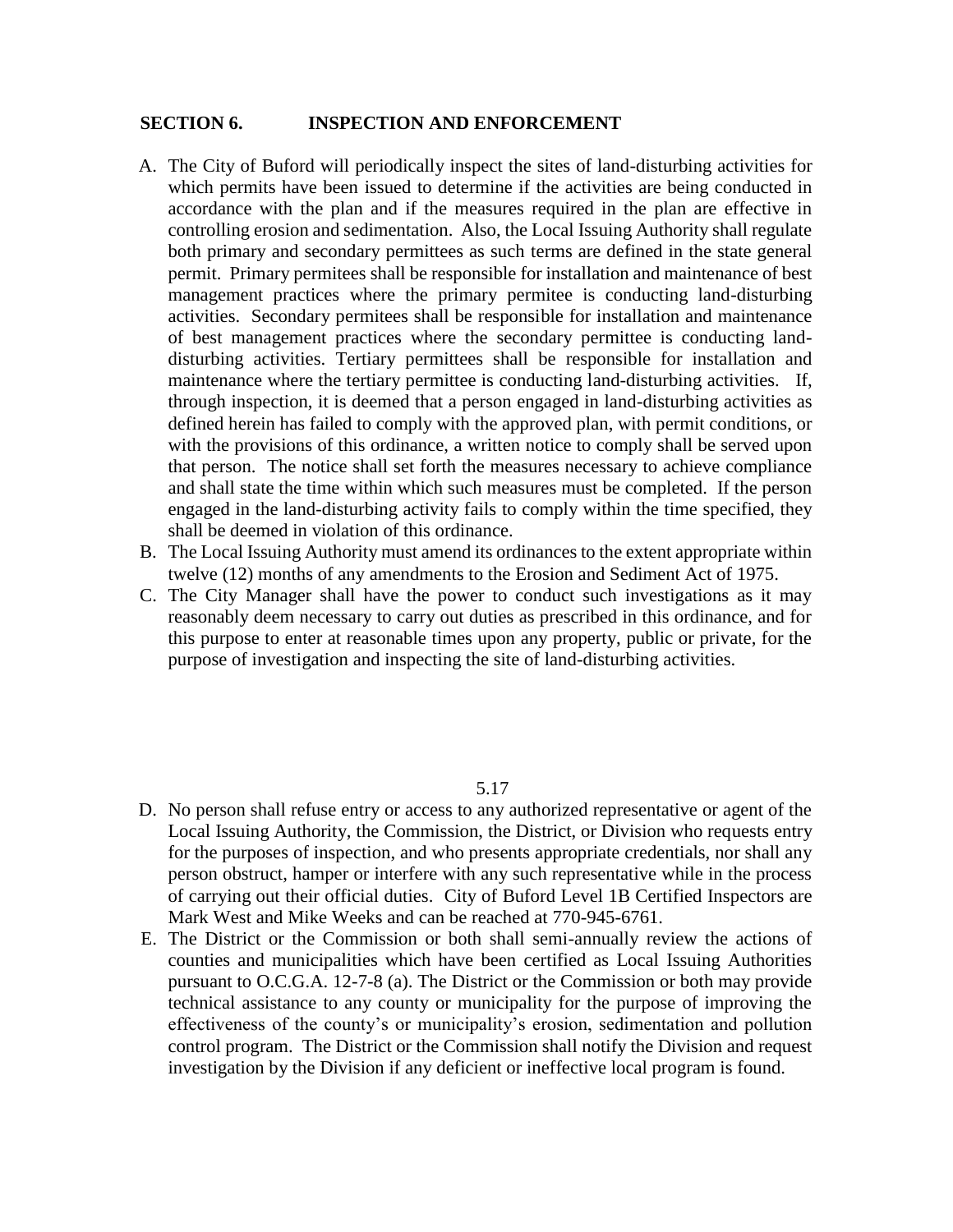F. The Division may periodically review the actions of counties and municipalities which have been certified as Local Issuing Authorities pursuant to Code Section 12-7-8 (a). Such review may include, but shall not be limited to, review of the administration and enforcement of a governing authority's ordinance and review of conformance with an agreement, if any, between the district and the governing authority. If such review indicates that the governing authority of any county or municipality certified pursuant to O.C.G.A. 12-7-8 (a) has not administered or enforced its ordinances or has not conducted the program in accordance with any agreement entered into pursuant to O.C.G.A. 12-7-7 (e), the Division shall notify the governing authority of the county or municipality in writing. The governing authority of any county of municipality so notified shall have 90 days within which to take the necessary corrective action to retain certification as a Local Issuing Authority. If the county or municipality does not take necessary corrective action within 90 days after notification by the division, the division shall revoke the certification of the county or municipality as a Local Issuing Authority.

## **SECTION 7. PENALTIES AND INCENTIVES**

A. FAILURE TO OBTAIN A PERMIT FOR LAND-DISTURBING ACTIVITY

If any person commences any land-disturbing activity requiring a land-disturbing permit as prescribed in this ordinance without first obtaining said permit, the person shall be subject to revocation of their business license, work permit or other authorization for the conduct of a business and associated work activities within the jurisdictional boundaries of the Local Issuing Authority.

5.18

#### B. STOP-WORK ORDERS

- 1. For the first and second violations of the provisions of this ordinance, the Director or the Local Issuing Authority shall issue a written warning to the violator. The violator shall have five days to correct the violation. If the violation is not corrected within five days, the Director or the Local Issuing Authority shall issue a stop-work order requiring that land-disturbing activities be stopped until necessary corrective action or mitigation has occurred; provided, however, that, if the violation presents an imminent threat to public health or waters of the state or if the land-disturbing activities are conducted without obtaining the necessary permit, the Director or the Local Issuing Authority shall issue an immediate stop-work order in lieu of a warning;
- 2. For a third and each subsequent violation, the Director or the Local Issuing Authority shall issue an immediate stop-work order; and;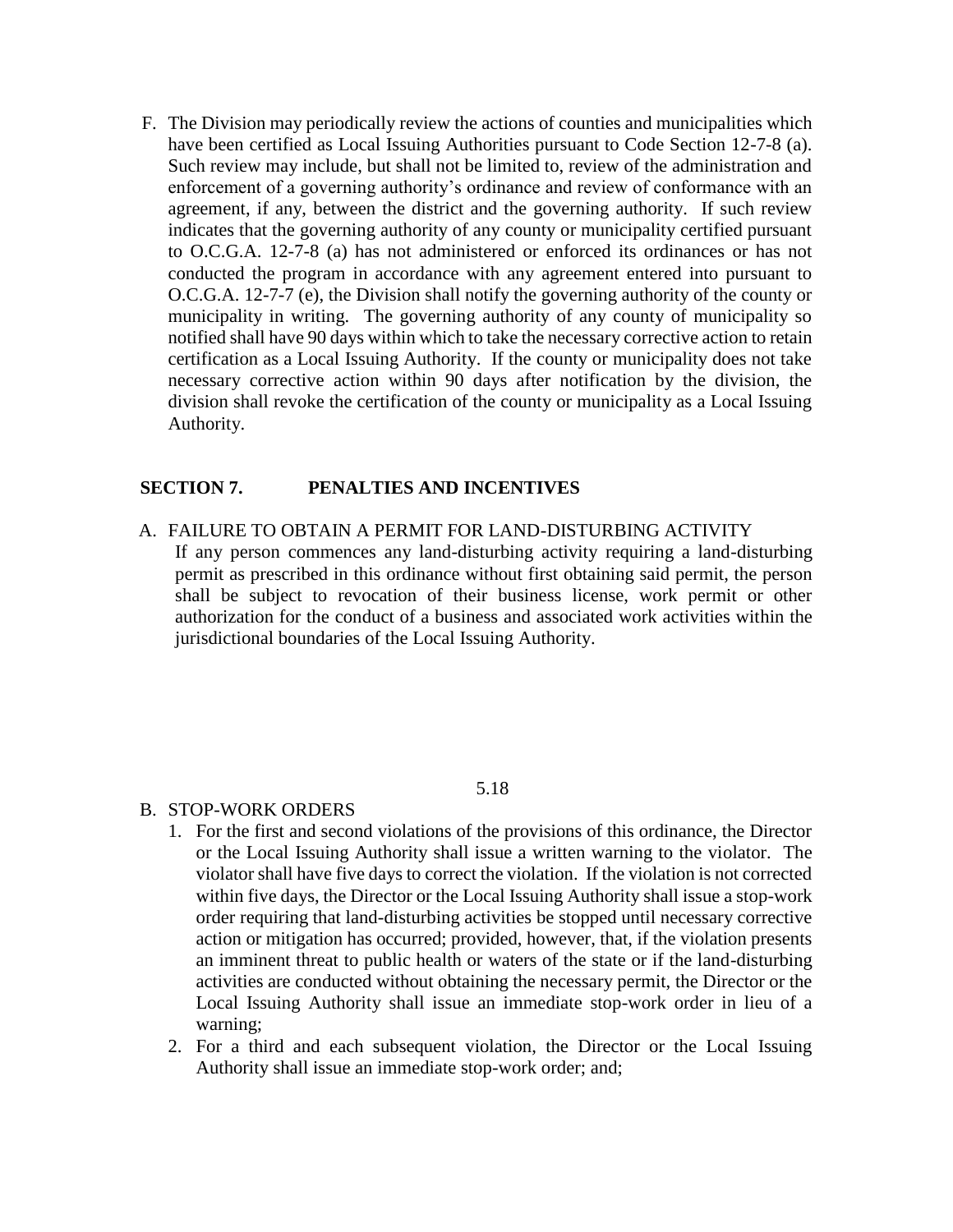- 3. All stop-work orders shall be effective immediately upon issuance and shall be in effect until the necessary corrective action or mitigation has occurred.
- 4. When a violation in the form of taking action without a permit, failure to maintain a stream buffer, or significant amounts of sediment, as determined by the Local Issuing Authority or by the director or his or her designee, have been or are being discharged into state waters and where best management practices have not been properly designed, installed, and maintained, a stop work order shall be issued by the Local Issuing Authority or by the director or his or her designee. All such stop work orders shall be effective immediately upon issuance and shall be in effect until the necessary corrective action or mitigation has occurred. Such stop work orders shall apply to all land-disturbing activity on the site with the exception of the installation and maintenance of temporary or permanent erosion and sediment controls.

## C. BOND FORFEITURE

If, through inspection, it is determined that a person engaged in land-disturbing activities has failed to comply with the approved plan, a written notice to comply shall be served upon that person. The notice shall set forth the measures necessary to achieve compliance with the plan and shall state the time within which such measures must be completed. If the person engaged in the land-disturbing activity fails to comply within the time specified, they shall be deemed in violation of this ordinance and, in addition to other penalties, shall be deemed to have forfeited their performance bond, if required to post one under the provisions of Section 5 B. 7. The Local Issuing Authority may call the bond or any part thereof to be forfeited and may use the proceeds to hire a contractor to stabilize the site of the land-disturbing activity and bring it into compliance.

#### 5.19

## D. MONETARY PENALTIES

1. Any person who violates any provisions of this ordinance, or any permit condition or limitation established pursuant to this ordinance, or who negligently or intentionally fails or refuses to comply with any final or emergency order of the Director issued as provided in this ordinance shall be liable for a civil penalty not to exceed two thousand five hundred dollars (\$2,500.00) per day. For the purpose of enforcing the provisions of this ordinance, notwithstanding any provisions in any City charter to the contrary, municipal courts shall be authorized to impose penalty not to exceed two thousand five hundred (\$2,500.00) for each violation. Each day during which violation or failure or refusal to comply continues shall be a separate violation.

## **SECTION 8. EDUCATION AND CERTIFICATION**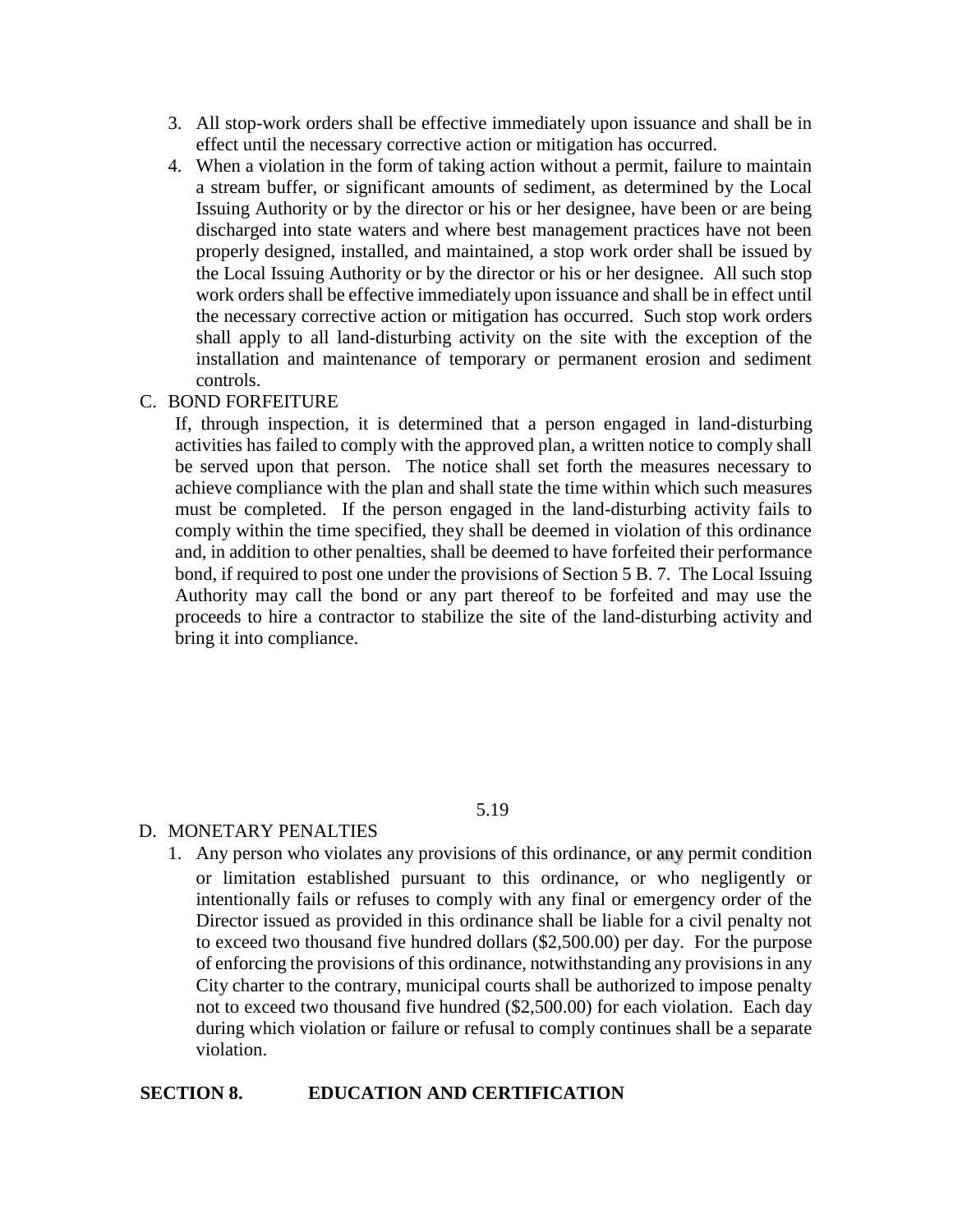- A. Persons involved in land development design, review, permitting, construction, monitoring, or inspection or any land-disturbing activity shall meet the education and training certification requirements, dependent on their level of involvement with the process, as developed by the Commission in consultation with the division and the stakeholder advisory board created pursuant to O.C.G.A. 12-7-20.
- B. For each site on which land-disturbing activity occurs, each entity or person action as either a primary, secondary, or tertiary permittee, as defined in the state general permit, shall have as a minimum one (1) person who is responsible charge of erosion and sedimentation control activities on behalf of said entity or person and meets the applicable education or training certification requirements developed by the Commission present on site whenever land-disturbing activities are conducted on that site. A project site shall herein be defined as any land-disturbing site or multiple sites within a larger common plan of development or sale permitted by an owner or operator for compliance with the state general permit.
- C. Persons or entities involves in projects not requiring a state general permit but otherwise requiring certified personnel on site may contract with certified persons to meet the requirements of this ordinance.
- D. If a state general permittee who has operational control of land-disturbing activities for a site has met the certification requirements of paragraph (1) of subsection (b) of O.C.G.A. 12-7-19, then any person or entity involved in land-disturbing activity at that site and operating in a subcontractor capacity for such permittee shall meet those educational requirements specified in paragraph (4) of subsection (b) of O.C.G.A. 12- 7-19 and shall not be required to meet any educational requirements that exceed those specified in said paragraph.

# 5.20 **SECTION 9. ADMINISTRATIVE APPEAL JUDICIAL REVIEW**

A. ADMINISTRATIVE REMEDIES

The suspension, revocation, modification or grant with condition of a permit by the Local Issuing Authority upon finding that the holder is not in compliance with the approved erosion and sediment control plan; or that the holder is in violation of permit conditions; or that the holder is in violation of any ordinance; shall entitle the person submitting the plan or holding the permit to a hearing before the City Commission within sixty (60) days after receipt by the Local Issuing Authority of written notice of appeal.

#### B. JUDICIAL REVIEW

Any person, aggrieved by a decision or order of the Local Issuing Authority, after exhausting their administrative remedies, shall have the right to appeal denovo to the Superior Court of Gwinnett County or Hall County as appropriate.